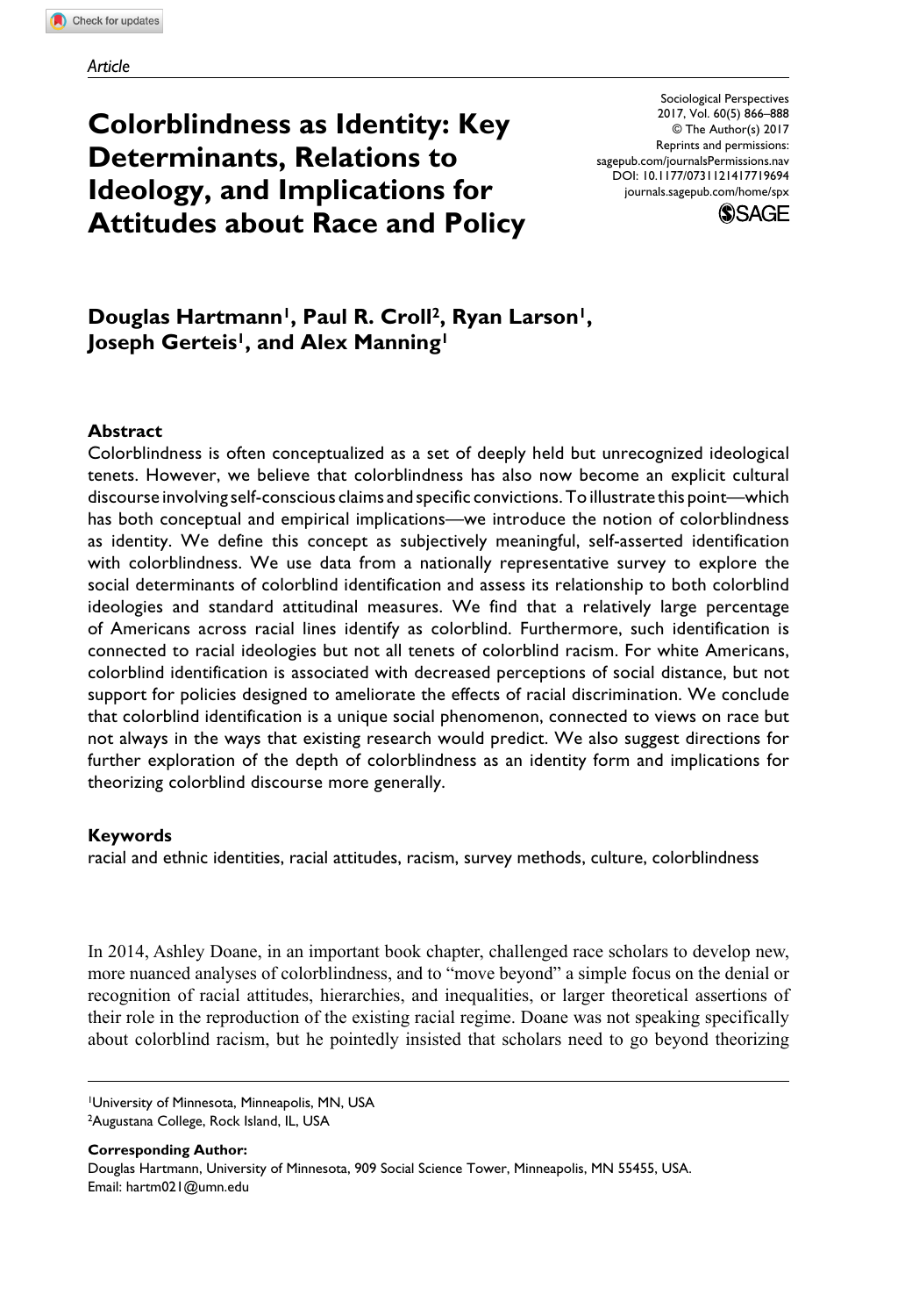abstract ideologies or criticizing basic racialized beliefs (not to mention racism itself) and, instead, explore the functioning of colorblind ideas and ideals more generally, especially with respect to the seeming ability of Americans—white Americans most of all—to hold simultaneous and contradictory positions about racism, racial inequality, and white privilege.

Doane's clarion call was informed, at least in part, by recent qualitative and ethnographic studies that have shown both colorblindness ideology and colorblind racism to be complex, contradictory, and fluid. For example, Meghan Burke's (2012) examination of diverse Chicago neighborhoods showed that white residents were colorblind and "pro diversity" at the same time, holding to tenets of colorblind ideologies even as they talked in appreciative terms about neighborhood diversity. Relatedly, Natasha K. Warikoo and Janine de Novais (2015) used interviews with white students at two Ivy League universities to explore how colorblind ideology shaped their understanding of the role race plays in society. When discussing race within the context of campus life, the students often used a diversity frame that recognized and embraced racial difference, even if it only partially engaged inequality. Yet, when talking about their lives before college and race-related policies, race-marked experiences, and racial inequality in wider society, the same students used colorblind frames.

This paper is in the spirit of these projects and Doane's larger call for complicating and expanding our understanding of colorblind ideologies, ideals, and beliefs (see, for a related intervention, Burke 2016). However, in this project, we take a different and, we believe, even more innovative approach.

As prominent and rightly influential as it has been, existing work on colorblindness has focused almost exclusively on ideologies and beliefs (and their presumed effects in legitimating or obscuring existing racial hierarchies) that are posited by scholars as colorblind rather than on language, claims, and policies that are explicitly understood by subjects to be colorblind. In the literature, in other words, colorblindness has existed more as an analytical category or theoretical construct rather than an actual social formation. We find this emphasis somewhat surprising given how pronounced the actual, explicit language of colorblindness, postracialism, and raceneutrality has been in the media and the public culture at large, at least since the election of Barack Obama to the presidency of the United States (Bonilla-Silva and Dietrich 2011). One such area of absence is in thinking about those individuals who explicitly and self-consciously claim colorblind ideals and commitments, or even identify themselves as colorblind.

Following the lead of Monica McDermott (2015), we analyze colorblindness as a subjective form of identification, or perhaps even as a form of identity. As a concept in its own right, colorblind identification differs from colorblind ideology in a number of ways. Where ideology is latent and abstract, identification is manifest and on the surface: It is asserted self-consciously and directly. At the very least, it is not hidden or "invisible" as is often the case with ideology. Ideology is directed "outward" in the sense that it makes assertions about the working of the objective social world, while identification looks "inward," and asserts only how the subjective self does or should deal with that world. Most important, it is less clear that colorblindness in this more literal and overt sense is always and necessarily in service of racism and unexamined whiteness (and may even be connected with antiracist ideals and aspirations).

In the analysis that follows, we use data and a relatively new, experimental question from a nationally representative survey to examine three main questions. First, who identifies as colorblind (or with colorblindness), and how broadly distributed is this phenomenon? Second, is colorblind identification related to colorblind ideologies—and if so, how? And third, to what extent does colorblind identification predict support for racial policies or standard measures of social distance and prejudice? Among other things, we find that colorblind identification is fairly widely held among Americans and driven by racially specific attitudes and beliefs rather than abstract ideologies. We also show that it does *not* predict support for public policy intended to address the negative effects of racial discrimination. At least for whites, it is, instead, associated with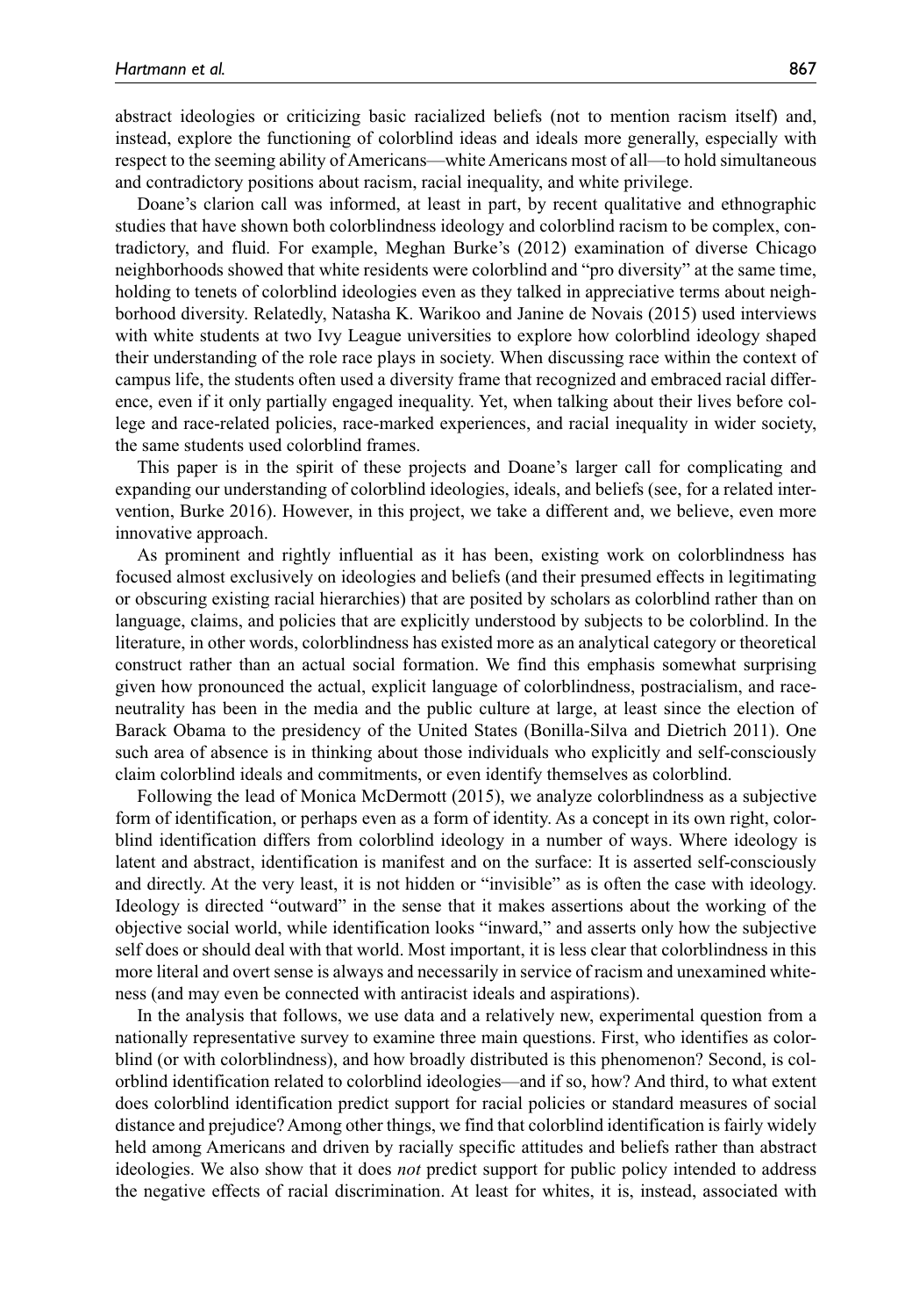decreased perceptions of social distance from other racial groups (though this finding does not appear to hold for African American or Hispanic respondents).

One point to acknowledge before we proceed. There is a certain tension that runs throughout this paper, in both language and theoretical conceptualization, between colorblind identity and identification with colorblindness—in other words, between colorblindness as a form of identity proper versus colorblindness conceived as a set of race-neutral ideals, views, and norms with which people identify. For the most part, we use the latter, softer identification language and conceptualization in the analysis that follows. This is basically because we lack the items, scales, and multiple measures necessary to operationalize and assess identity as properly understood in the social-psychological literature (Stets and Serpe 2013). Connected with these methodological limitations, we do not want to presume that an identification with colorblindness is always or necessarily a highly salient or central part of an individual's subjective identity. That said, we believe that our measures and results gesture strongly toward the possibility that colorblindness does exist as a unique form or dimension of identity, at least in the American context—a theoretical possibility that has implications not only for individual subjectivity but also for colorblindness as a collective cultural discourse. We will expand upon these points, including how the question of identification and identity might be explored further in future research and the implications for our understanding of broader, cultural discourses of colorblindness, by way of conclusion.

# **Literature Review**

Critiques of colorblindness as well as the notion of colorblind racism itself have emerged as primary frameworks for understanding race relations and persistent racial inequalities in the new millennium for sociologists (Bonilla-Silva 2014; Forman 2004; see also DiTomaso 2013), critical legal theorists (Carr 1997; Crenshaw 1997; Gotanda 1991), and those working at their intersections (Obasogie 2013). Colorblindness, in this context, refers to the fact that many Americans believe that they live in a postracial society and that individual effort and will are more important than race in determining social outcomes. As critical race scholars point out, these colorblind beliefs often, thus, obscure or deny the effects of racism by reframing structural inequalities as issues of individual choice and ability. Due to this work in both academic and activist realms, colorblindness has become associated with colorblind racism, based in a set of underlying ideologies that are ironically but not incidentally associated with some of the deepest ideals and aspirations of liberal democratic social theory (Carr 1997; see also Goldberg 1993).

Recent research on colorblindness and colorblind racism has been in two primary directions. On one hand, qualitative and ethnographic researchers have begun to document the structure, function, and complexity of ideologies, discourses, beliefs, and practices theorized as colorblind in specific social contexts. Classrooms (Hooks and Miskovic 2011; Modica 2015; Stoll 2014), conservative movements, and basic political contexts (Garcia 2010; Haney-Lopez 2007) have all received such treatment. Osagie K. Obasogie's (2013) provocative work on perceptions of race among those who are physically blind should also be included in this mix. In another innovative application, Matthew Oware (2016) adds additional complexity and depth to our understanding of colorblind ideology through his study of white underground rappers. He argues that white underground rappers implement racial evasion in a black and brown art form by embodying hegemonic and hypermasculine tropes through their lyrics, which do not make reference to racially political and social themes. Individuals who racially evade are not colorblind, but rather color-averse, meaning that one can see and recognize race, but only on a superficial level, which typically avoids discussions surrounding racism occurring at an institutional or individual level. And we can only reiterate how colorblind ideals and aspirations play into Ellen Berrey's (2015) magisterial analysis of the diversity discourse in a range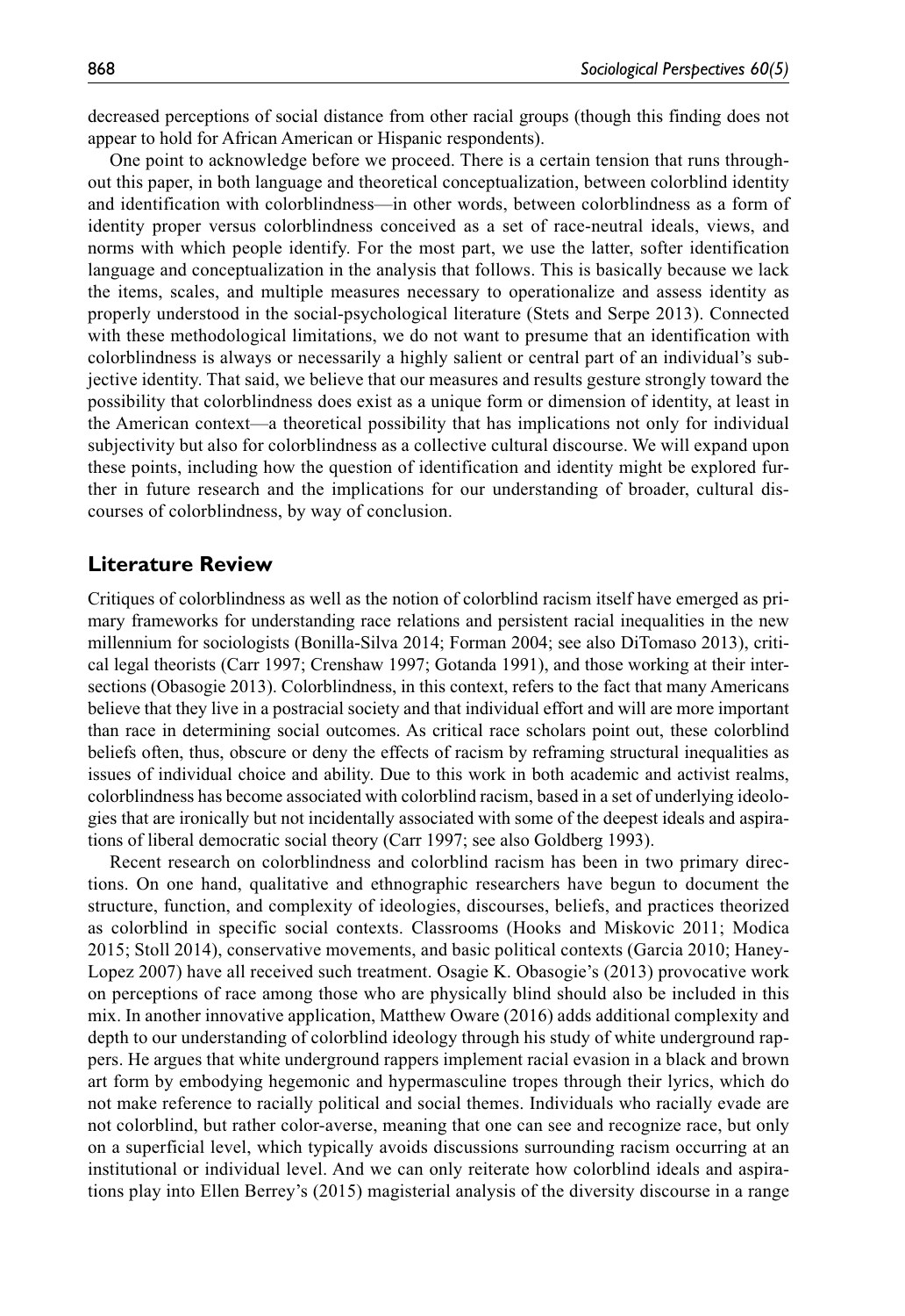of ostensibly multicultural settings and contexts in the contemporary United States, and the related book-length studies of Natasha K. Warikoo (2016) and Meghan Burke (2012) on education and neighborhood communities, respectively.

A second line of research, on the other hand, has begun to assess the scope, scale, and magnitude of colorblind ideologies and colorblind racism, in particular, within the American population more generally—that is, by using quantitative methods and more generalizable survey data. For example, psychologist Helen A. Neville and her team (Neville et al. 2005; Neville et al. 2000) have produced a colorblind racial attitudes scale—CoBRAS, for short—for assessing the impact of colorblind attitudes on various social and policy phenomena. In previous work (Manning, Hartmann, and Gerteis 2015), members of this team used nationally representative survey data to examine the extent to which white and black Americans adhere to core tenets of colorblind racism as theorized by Eduardo Bonilla-Silva (2014). We found that there were differences in how aware these different racial groups were of systemic racial inequalities; however, we also found that the differences were not always large and that there was more acknowledgment of racial inequality among whites than existing theories might suggest. This analysis also indicated that African Americans adhere to abstract liberalism (a key component of colorblind racism) at rates quite similar to white Americans. We used these findings to comment upon the complexity and underlying tensions and ambivalences that Americans, both black and white, have when it comes to colorblind ideals and aspirations. Other examples of this more quantitative approach to studying colorblind ideologies and their effects include Ryan LaCount (2016), Tehama L. Bunyasi (2015), McDermott (2015), and Ryan Burns (2016).

Missing from all of these studies is an attention to the more literal and explicit forms of colorblindness as they have taken shape in contemporary American culture, as well as the self-consciousness of individual citizens and subjects. It is the latter, colorblind identification, that is the focus of this paper.

Colorblind identification is not an entirely new conception for scholars. Almost a generation ago, Samuel L. Gaertner and John F. Dovidio (1986) claimed that a nondiscriminatory or "colorblind" identity was important to most white Americans, and surveys of college students in the 1990s indicated that 77 percent of whites agreed with the statement "I am colorblind when it comes to race" (quoted in Carr 1997). Kathleen O. Korgen (2009) also highlights the importance of racial identity in her study of colorblindness and biracial identities. But colorblind identification, conceived of as an explicit and subjectively meaningful identification with colorblindness, has not been a focus of any recent, systemic analyses of which we know.

Monica McDermott's recent work comes closest, and sets the stage for our work. McDermott (2015) has centered white identity in her investigation into what it means to be white in a period of colorblindness and optional ethnicity. By determining the demographic characteristics and predictors of different ancestral identity selection, McDermott argues that colorblind ideologies are differently expressed and understood depending on how white Americans identify in terms of ancestry. There are four categories of identification: "white," "none," "American," and "ethnicity." In the case of white identities, each one was appealing to different segments of white America and also held varied, but specific, pathways to adherence to colorblind ideology. McDermott argues that Americans that identify as "white" are actually establishing a color-visible identity and enact elements of colorblind ideology differently. Although choosing to identify as "white" when other colorblind options are available is a color-visible act, it is still contingent and can be used to counter nonwhite claims to racial justice and equality. McDermott refers to this as color-visible racism, an "overt assertion of the right of Whites to greater social benefits than non-whites" (McDermott 2015:1470). As Hughey (2012) states, color-visible white identities are very much entangled with—and often marshaled to legitimate—whiteness, thus, still reproducing a key outcome of colorblind ideology: the denial and silencing of antiracism politics, policies, and dialogue. It is also worth noting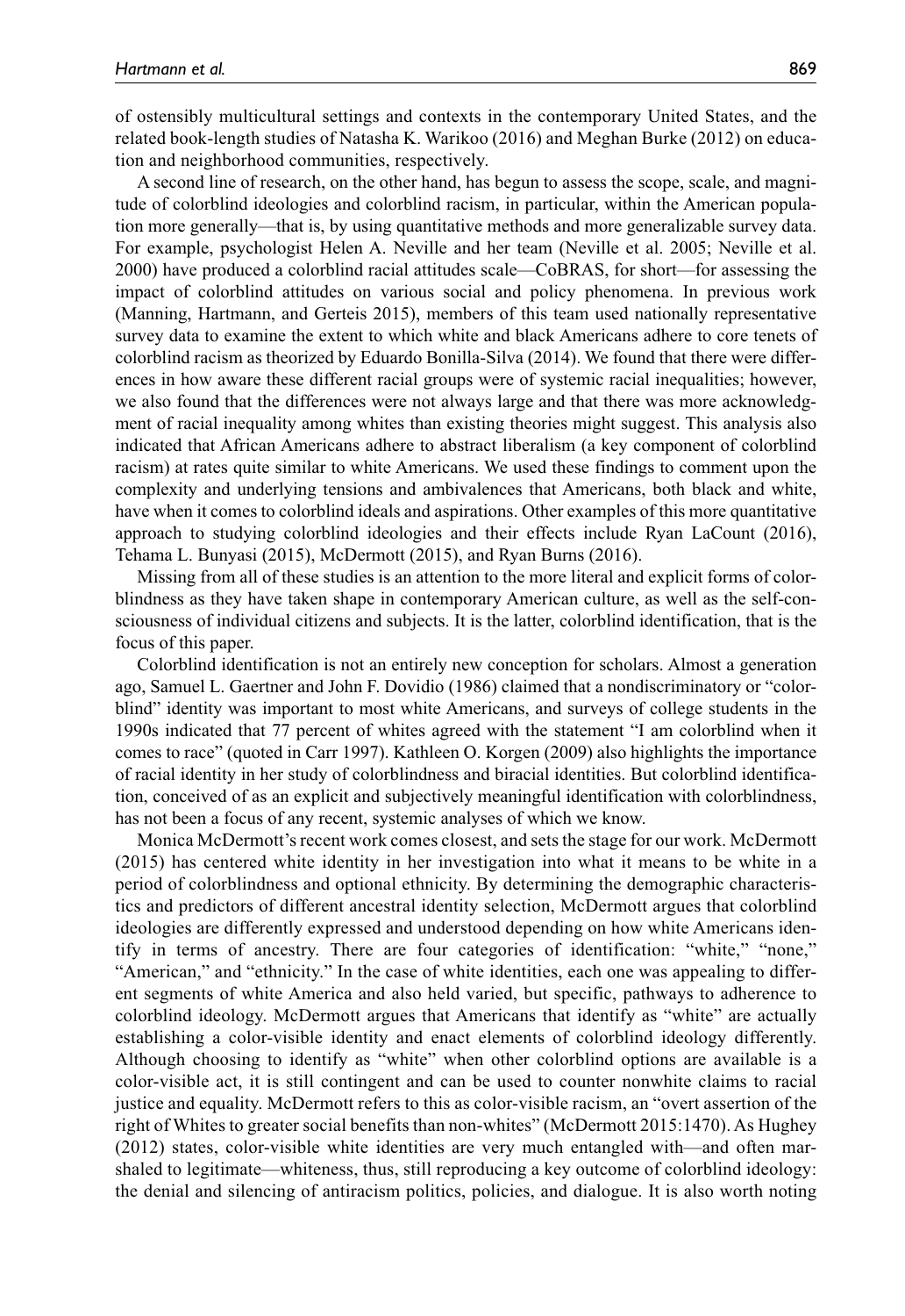that Bonilla-Silva (2014:27) has pointed out that the subtlety of colorblind racial ideologies often exist alongside more overt and vulgar racist forms (for more on the relationships between whiteness and white racial identity, see Lewis 2004).

Ultimately, McDermott (2015:6) gestures toward the need for a distinction between colorblind ideology and colorblindness as identification. "Several different ways of expressing colorblind racism have been identified in the literature," she argues, "but there has been little to connect these means of expression with the characteristics of the individuals who adopt them" (for an exception, see, again, Bunyasi 2015). As a corrective, McDermott suggests that colorblindness can also operate as an identity—that is, it can become a characteristic or quality that an individual self-consciously claims as an important dimension of their personhood, value commitments, or social ideals.

# **Conceptualization, Data, and Method**

At the root of our investigation, then, is the distinction between colorblindness as an *ideology* and colorblindness as an identity or form of *identification*. Again, most of the existing work on colorblindness has understood it in the former sense, and members of our research group have played a role in analyzing this approach to colorblindness (Manning et al. 2015; Bell and Hartmann 2007). From this perspective, colorblindness is an ideological package of abstract but connected elements that connect it to a latent, but largely unexamined or "invisible" sense of whiteness, and at the same time, a blindness to the privileges that go with it. In contrast (or perhaps in addition), we believe that colorblindness also exists as a self-asserted identification, often proudly declared and less obviously tied to whiteness or other implicit ideologies and attachments.

So, what is this identification with colorblindness? Colorblind identification, as we conceptualize and operationalize it in this paper, is *not* an identity in the fullest, most formal sense of the term as defined by social psychologists (Stets and Serpe 2013). Although we would not rule out such a definition in theory entirely, we lack the items and measures to fully explore the three primary bases of identity posited in and required by sociological theories: role, person, and group (see also Burke and Stets 2009; Serpe and Stryker 2011). Nor does identification with colorblindness refer to the conceptions of social identity, associated with the work of Henri Tajfel and John C. Turner (2004), which categorize people into concrete ingroups and outgroups. Rather, in this paper at least, colorblind identification refers to the more-or-less explicit, self-conscious internalization of or aspiration to values, ideals, and norms associated with colorblindness or race-neutrality. It is, in other words and quite simply, an explicit personal identification with colorblindness in some form.

Making sense of this identification with colorblindness and its relationship with colorblind ideology is the task of this paper. It has three main components: (1) to try to figure out which Americans are most likely to identify as colorblind. To put it in the form of a research question: who claims colorblindness, and how pervasive is this identification?; (2) to assess if and how colorblind identity is related to colorblind racism and/or core tenets of colorblind ideologies. In other words, in what ways is colorblind identity different or unique? Are these the same constructs or phenomena or something different?; and (3) to determine whether this new variable of colorblind identification has any predictive power with respect to important social and political variables, such as support for racial public policies or social distance scales and scores. That is, to what extent does colorblind identification predict support for racial policies or social distance scores?

Data for these analyses come from the Boundaries in the American Mosaic survey (BAM), a large, nationally representative survey of American adults recruited through the GfK Group's KnowledgePanel (American Mosaic Project 2014).1 The BAM sample was drawn from panel members using a probability proportional to size (PPS) weighted sampling approach, including an oversample of African Americans and Hispanics. KnowledgePanel members received an e-mail link to the web survey from GfK to participate in the BAM Survey, followed by e-mail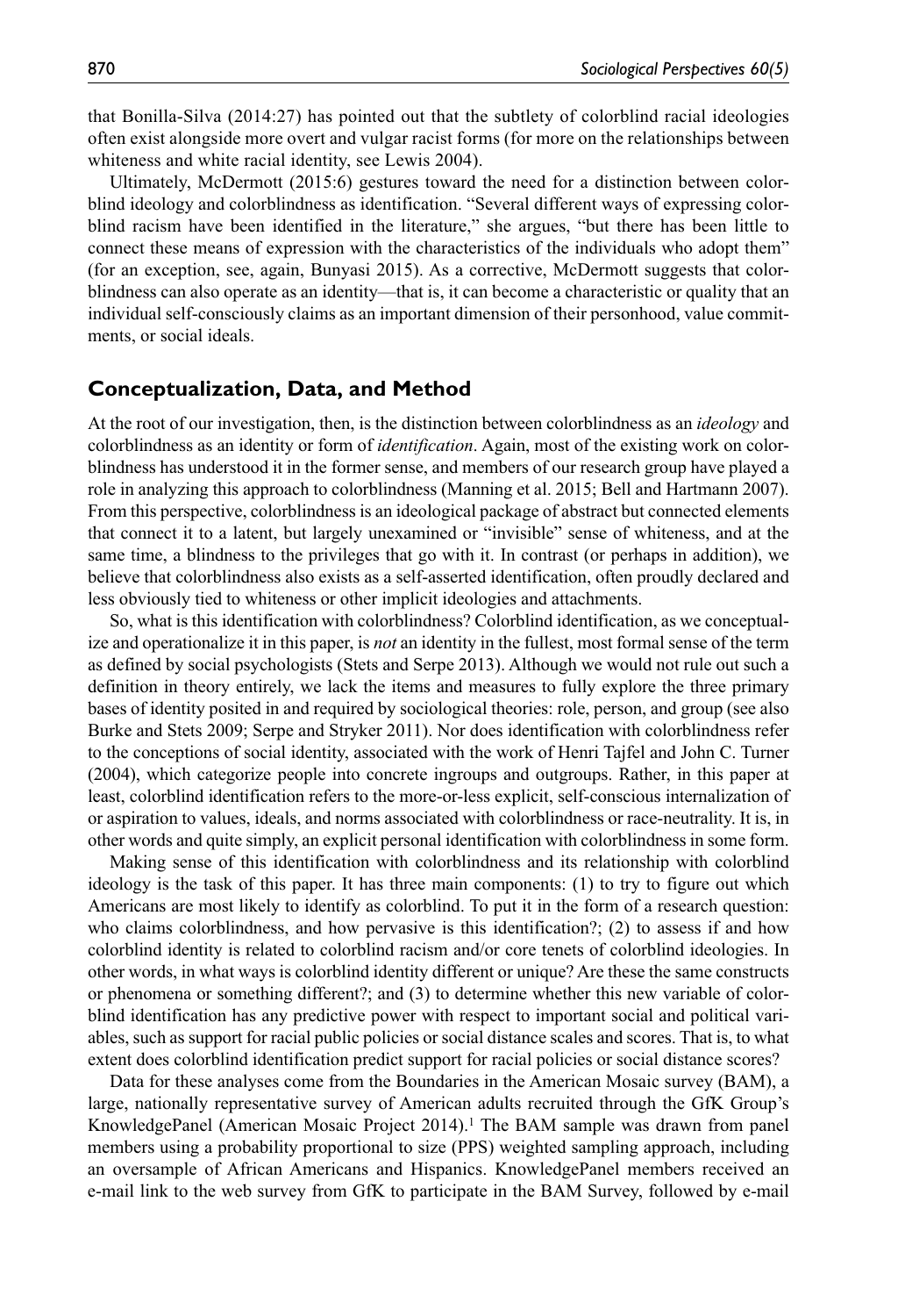and phone reminders after three days of nonresponse. Data collection took place between February 28, 2014 and March 16, 2014. Of the 4,353 people that were contacted, 2,521 completed the survey for a survey response rate of 57.9 percent.2 The median survey completion time was 28 minutes. Data in the BAM Survey are weighted using base and stratification weights from the KnowledgePanel sample combined with survey specific weights for the BAM sample.

This data source, which has already been used in several publications (see, for example, Edgell et al. 2016), has several distinctive features that are crucial for our purposes. First, as a follow-up and extension to an earlier American Mosaic Project survey, it included a number of items specifically designed to operationalize concepts from critical race scholarship in a theoretically sensitive way (see, for example, Croll 2007; Hartmann, Gerteis, and Croll 2009). Second and most important for this particular analysis, the second-generation survey included a new item that allows us to assess colorblind identification: "For the most part, I'm colorblind—that is, I don't see race." The wording—which is not, in our view, ideal since it conflates "colorblindness" with the proposition that "I don't see race"—was borrowed from an item used on a special, experimental block of questions on the 2010 General Social Survey (GSS) designed to measure and more deeply assess both white identities and racial ideologies. (Although several analyses that use the item are currently working their way through conference presentations and the publications pipeline, nothing, so far as we are aware, has yet been published.) Finally, the survey also included oversamples of African American and Hispanic respondents, which allows us to explore the different determinants of this identification by race. This is important because a relatively large proportion of each racial group identified as colorblind and yet, as we will show, this identification is driven in very different ways.

Descriptive statistics for all variables included in the analyses can be found in Table 1 (below). The key dependent or outcome variable in our first analyses is colorblind identity (1 = *strongly disagree*, 4 = *strongly agree*). However, our multivariate analyses use a binary coding of this measure with those who strongly agree serving as our indicator of colorblind identity and the other three response categories serving as the referent.3 In our second set of analyses, we measure respondents' agreement (1 = *strongly disagree*, 4 = *strongly agree*) toward three racial policy measures as dependent measures: affirmative action ("African Americans should receive special consideration in job hiring and school admissions"), governmental economic assistance ("African Americans should get economic assistance from the government"), and charity help ("Charities and other non-profit organizations should do more to help African Americans"). In our final analyses, measures of social distance comprise our dependent variables. The first measure asks respondents whether they approve of a hypothetical marriage between their son/daughter with an African American (1 = *disapprove*, 2 = *no difference*, 3 = *approve*). The second dependent measure inquires as to what extent the respondent believes African Americans share their vision of America (1 = *not at all*, 4 = *almost completely agree*).

Our individual-level demographic block of variables consists of political persuasion  $(1 =$ *Liberal*, 2 = *Moderate*, 3 = *Conservative*), race (*Whit*e = 1, *non-White* = 0), age (numeric by year), gender (*male* = 1, *female* = 0), and education (numeric by year). The BAM dataset also contains tract-level Census data joined by the county Federal Information Processing Standards (FIPS) code. These tract-level measures all come from the Census Bureau's American Community Survey (ACS). From the 2013 1-Year ACS, we use the tract-level population estimate. From the 2012 5-Year Estimate ACS, we include percent below the poverty line and percent nonwhite. We also calculate a tract-level racial homogeneity index using the Herfindahl Index (see Olson 1998).

We also utilize measures of abstract ideology to explore how Bonilla-Silva's colorblind ideology relates to our measure of colorblind identity. These measures consist of the respondent's belief in individualism, which is the belief that people can make it in the United States if they work hard, and that all people in the United States have equal opportunities (for each, 1 = *strongly*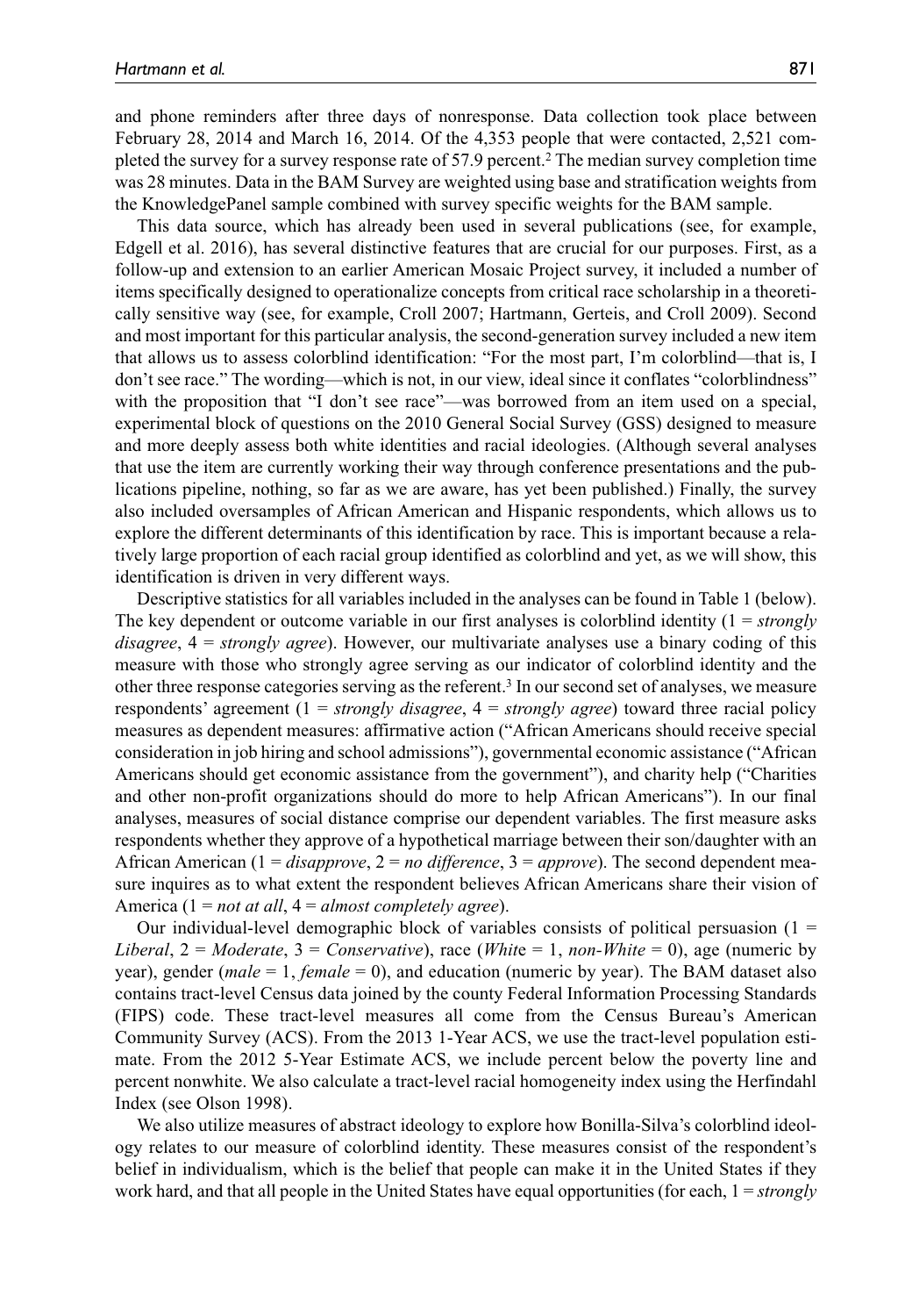| Variable                            | M      | SD     | Minimum | Maximum  |
|-------------------------------------|--------|--------|---------|----------|
| Dependent measures                  |        |        |         | 4        |
| Colorblind identity                 | 2.95   | 0.87   |         | 4        |
| Affirmative action                  | 1.82   | 0.87   |         | 4        |
| Governmental assistance             | 1.98   | 0.89   |         | 4        |
| Charity assistance                  | 2.21   | 0.91   |         | 4        |
| Intermarriage                       | 1.92   | 0.69   |         | 3        |
| African American social<br>distance | 2.31   | 0.78   | ı       | 4        |
| Demographics                        |        |        |         |          |
| Political persuasion                | 4.21   | 1.66   | I.      | 9        |
| Race (White = 1)                    | 0.62   | 0.49   | 0       |          |
| Age                                 | 50.14  | 16.85  | 18      | 94       |
| Gender $(M = 1)$                    | 0.50   | 0.50   | 0       |          |
| Education                           | 2.77   | 1.01   | I       | 4        |
| 2013 population (per 10,000)        | 117.31 | 195.37 | 0.21    | 1,001.71 |
| FIPS percent poverty                | 15.87  | 5.64   | 4       | 43.6     |
| FIPS percent nonwhite               | 27.56  | 16.35  | 0.99    | 80.77    |
| FIPS homogeneity index              | 0.64   | 0.21   | 0       | ı        |
| Abstract ideology                   |        |        |         |          |
| Individualism                       | 0.63   | 0.48   | 0       |          |
| Hard work                           | 2.88   | 0.91   |         | 4        |
| Equal opportunity                   | 2.33   | 0.96   |         | 4        |
| Experience                          |        |        |         |          |
| Perceived discrimination $(Y = 1)$  | 0.39   | 0.49   | 0       |          |
| Diverse experiences                 | 3.20   | 0.65   |         | 4        |
| Talk about race                     | 2.70   | 1.05   |         | 5        |
| Racial identity importance          | 2.95   | 0.97   |         | 4        |
| Racial ideology                     |        |        |         |          |
| Racism doesn't matter               | 1.98   | 0.86   |         | 4        |
| Race divides                        | 3.03   | 0.74   |         | 4        |
| Value difference                    | 3.19   | 0.74   |         |          |
| Threatened by other races           | 1.89   | 0.83   |         | 4        |

# **Table 1.** Descriptive Statistics.

*Note.* These descriptive statistics were calculated off just the white subsample, as they are the dependent variables in the analyses in Table 8, which estimates use only white respondents. FIPS = Federal Information Processing Standards.

*disagree*, 4 = *strongly agree*). The next block of variables relay respondents' racial experiences: perceived discrimination  $(1 = yes, 0 = no)$ , a rating of the respondent's diverse experiences  $(1 =$ *very negative*,  $4 = \text{very positive}$ , how often the respondent talks about race  $(1 = \text{not at all}, 5 =$ *several times a week or more*), and how important the respondent's racial identity is to them (1 = *not at all important*, 4 = *very important*). The final block of variables measures aspects of respondents' racial ideology: belief that race no longer matters, belief that race divides people in America today, how much the respondent values social difference, and the extent to which the respondent feels threatened by other races (for each, 1 = *strongly disagree*, 4 = *strongly agree*).

# *Analytic Strategy*

Our research design is essentially threefold. It begins with a presentation of the univariate distribution of colorblind identity, as well as a bivariate cross-tabulation of colorblind identity by race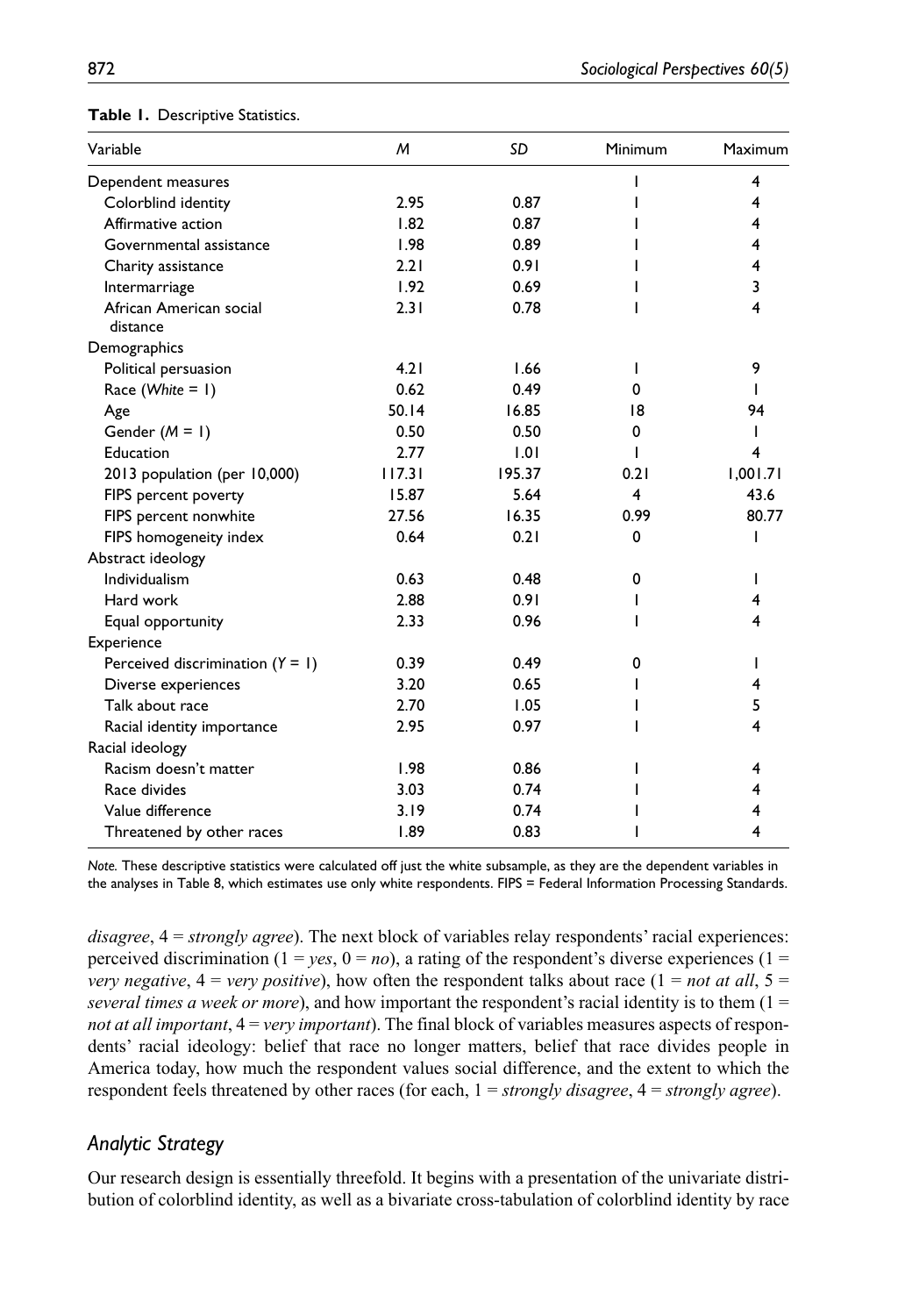and a host of other demographic variables previously established as salient or relevant to the study of racial attitudes and ideologies. The goal here is simply to establish how generally distributed claims about colorblind identity are among Americans and the basic demographic patterns that define Americans who adhere to the colorblind identification item.

The second major component of our analysis is to conduct a series of multivariate logistic regressions, regressing colorblind identity onto predictors including colorblind ideologies. First, colorblind identification is regressed on respondent demographics (Model 1), followed by the addition of racial experiences (Model 2). Model 3 and Model 4 add colorblind ideologies, first adding abstract ideologies (Model 3) and followed by the addition of racial ideologies (Model 4). A second set of analyses then consists of the final model (Model 4), estimated using white, black, and Hispanic subsamples shown separately. The overarching goal of these analyses is to answer our second research question and examine the extent to which colorblind identifications are associated with core tenets of colorblind racism or colorblind ideologies more generally.

The third and final component of our study investigates the impact of colorblind identification on race-related outcomes. This portion of the analysis is divided into two distinct parts or sets of tables. In the first, we present ordered logistic regressions predicting support for racial policies: affirmative action, governmental assistance, and charitable assistance. The second contains ordered logistic models predicting the social distance indicators that are both public and private in nature. The two models focus on white respondents' beliefs about intermarriage and social distance from African American (our "shared visions" item).

The 2,524 BAM Survey respondents are dispersed among 873 FIPS codes across the United States, and the lack of adequate clustering makes a multilevel modeling (HLM) framework inappropriate. Specifically, 61.1 percent of our respondents live in one of the more than 1,539 counties with three or fewer respondents. To help correct for correlated errors, our multivariate models are estimated using logistic and ordered logistic regression with robust standard errors clustered at the FIPS level (Rogers 1993; Williams 2000).

# **Results**

# *Who Identifies as Colorblind?*

Our first set of analyses involves a basic exploration of the social demographics or determinants of respondents who identify as colorblind. Table 2 displays the weighted univariate distribution on the 2,451 survey respondents who responded to the question, "How strongly do you agree or disagree with the following statement? For the most part, I'm colorblind—that is, I don't see race." The modal response to the survey prompt was "*somewhat agree*," garnering more than 42 percent of the sample. Overall, the majority of respondents (more than 70 percent) indicated they "*somewhat agree*" or "*strongly agree*" with a colorblind identity. More than seven out of 10 Americans see themselves as colorblind in terms of inward, self-identification. It is clear that this belief is widespread in the United States. Furthermore, this self-identification is strikingly consistent across racial groups, especially considering much wider variation between racial groups on other types of racial beliefs. Do respondents who identify with colorblindness vary in any significant respects? We looked first at one of the most obvious potential dimensions of such variation: race. Table 3 is a cross-tabulation of colorblind identification by race. Consistent with the univariate distribution, a majority of respondents in each racial group responded in agreement (either "*somewhat agree*" or "*strongly agree*") with the colorblind identification item (white = 72.2 percent, black = 61.9 percent, Hispanic = 77.3 percent). Across racial groups, large numbers of Americans adhere to a self-identification of colorblindness. When asked, a majority see themselves as colorblind. However, a statistically significant Kruskall-Wallis population equivalency test,  $\chi^2(2) = 34.76$ ,  $p < .05$ , suggests that differences in identification as colorblind do exist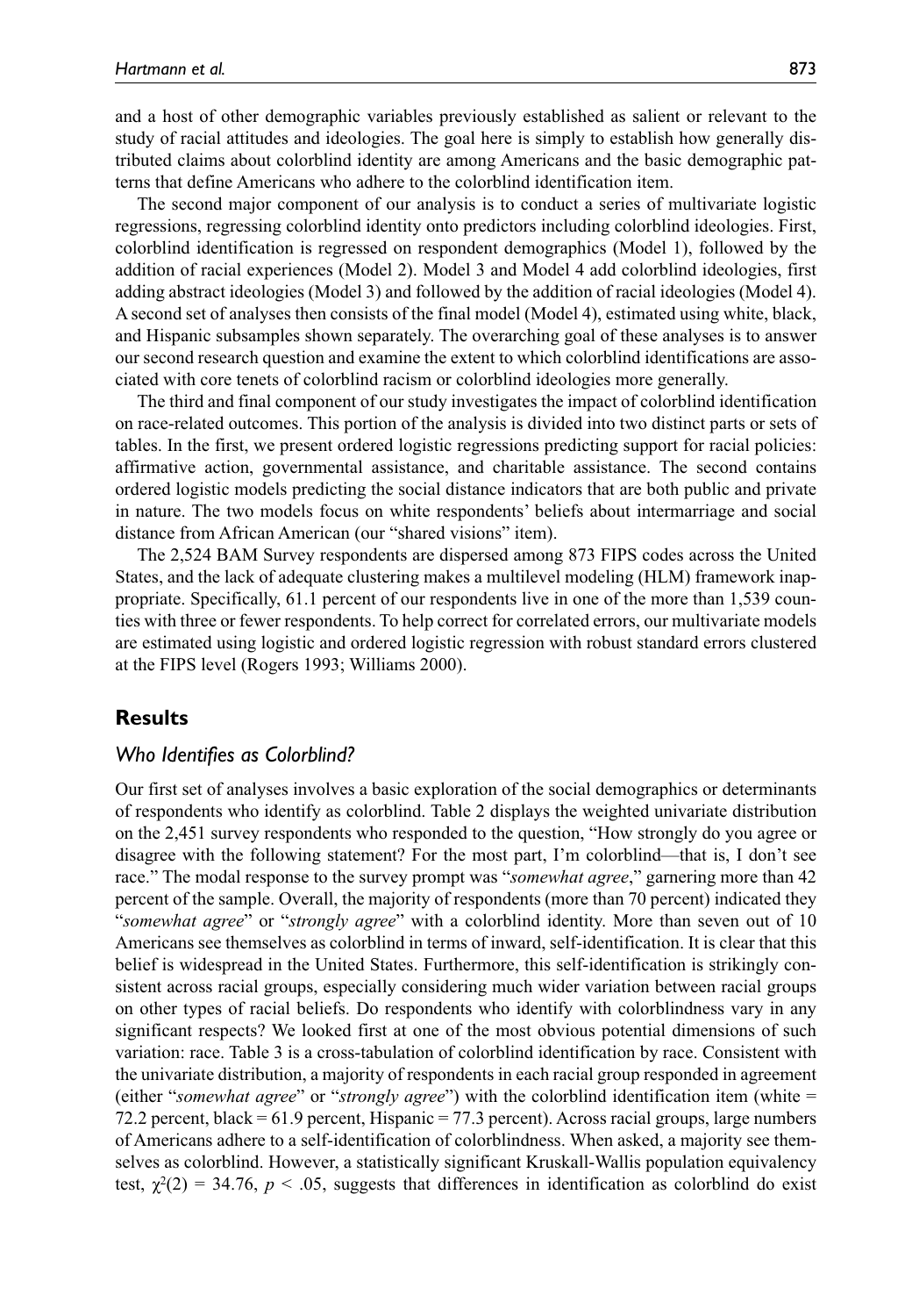| Colorblind identification | Frequency | Percent | Cumulative |
|---------------------------|-----------|---------|------------|
| Strongly agree            | 679       | 28.45   | 28.45%     |
| Somewhat agree            | 1.039     | 42.41   | 70.86%     |
| Somewhat disagree         | 564       | 23.03   | 93.89%     |
| Strongly disagree         | 149       | 6.11    | 100.00%    |
| Totals                    | 2.451     | 100     |            |

**Table 2.** Weighted Distribution of Colorblind Identification.

**Table 3.** Weighted Distribution of Colorblind Identification by Race.

| Colorblind identification | White          | African American | Hispanic        |
|---------------------------|----------------|------------------|-----------------|
| Strongly agree            | 24.6% (375.9)  | 30.7% (123.5)    | 44.2% (183.8)   |
| Somewhat agree            | 47.6% (725.2)  | $31.2\%$ (125.5) | 33.1% (137.8)   |
| Somewhat disagree         | 22.8% (348.0)  | 21.6% (87.7)     | $17.1\%$ (71.0) |
| Strongly disagree         | 5.0% (75.9)    | $16.5\% (66.3)$  | $5.6\%$ (23.4)  |
| Totals                    | 100.0% (1,525) | 100.0% (402)     | $100.0\%$ (416) |

*Note.* Kruskall-Wallis χ2(2) = 34.76, *p* < .05.

between racial groups. As Table 3 shows, African Americans are less likely than whites and Hispanics to claim a colorblind identification, and Hispanics are more likely than the other groups to claim this identification. While the differences between the racial groups presented here are real and statistically significant, colorblind identification is still the dominant belief for all three racial groups.

It is also important to note that African American respondents responded with "*strongly disagree*" at a greater rate (16.5 percent) than either whites or Hispanics (5.0 percent, 5.6 percent, respectively). Although white respondents were overall more favorable to a colorblind identification than African Americans (72.2 percent vs. 61.9 percent), whites responded at a comparable rate in the "*strongly agree*" category to African Americans. In juxtaposition, Hispanics responded with "*strongly agree*" at a higher rate (44.2 percent) than either white or African American respondents. In summary, then, we see some meaningful differences by race but also that a solid majority of respondents across racial lines adhere to a claim of colorblind identification. In essence, then, we see some variation by race but not any particularly striking or significant patterns.

The adoption of or adherence to colorblind identification, in fact, appears across a wide range of the basic demographic variables known to be associated with racial attitudes and beliefs. In Table 4, we see a series of weighted cross-tabulations of various core demographic characteristics and expressed adherence to colorblind identification. While a few variations appear (for example, Hispanics are a bit of an outlier), what stands out is the absence of any obvious, overt patterns or differences. In other words, claims to colorblindness are widely held and appear relatively stable or uniform across a range of social and demographic variables.

# *Is Colorblind Identification Related to Colorblind Ideology?*

The next set of analyses is designed to answer the question of the relationship between colorblind identification and more general colorblind ideologies or tenets of colorblind racism. The initial results can be found in Table 5, which presents multivariate logistic regression models iteratively regressing the colorblind identification measure onto blocks of predictors.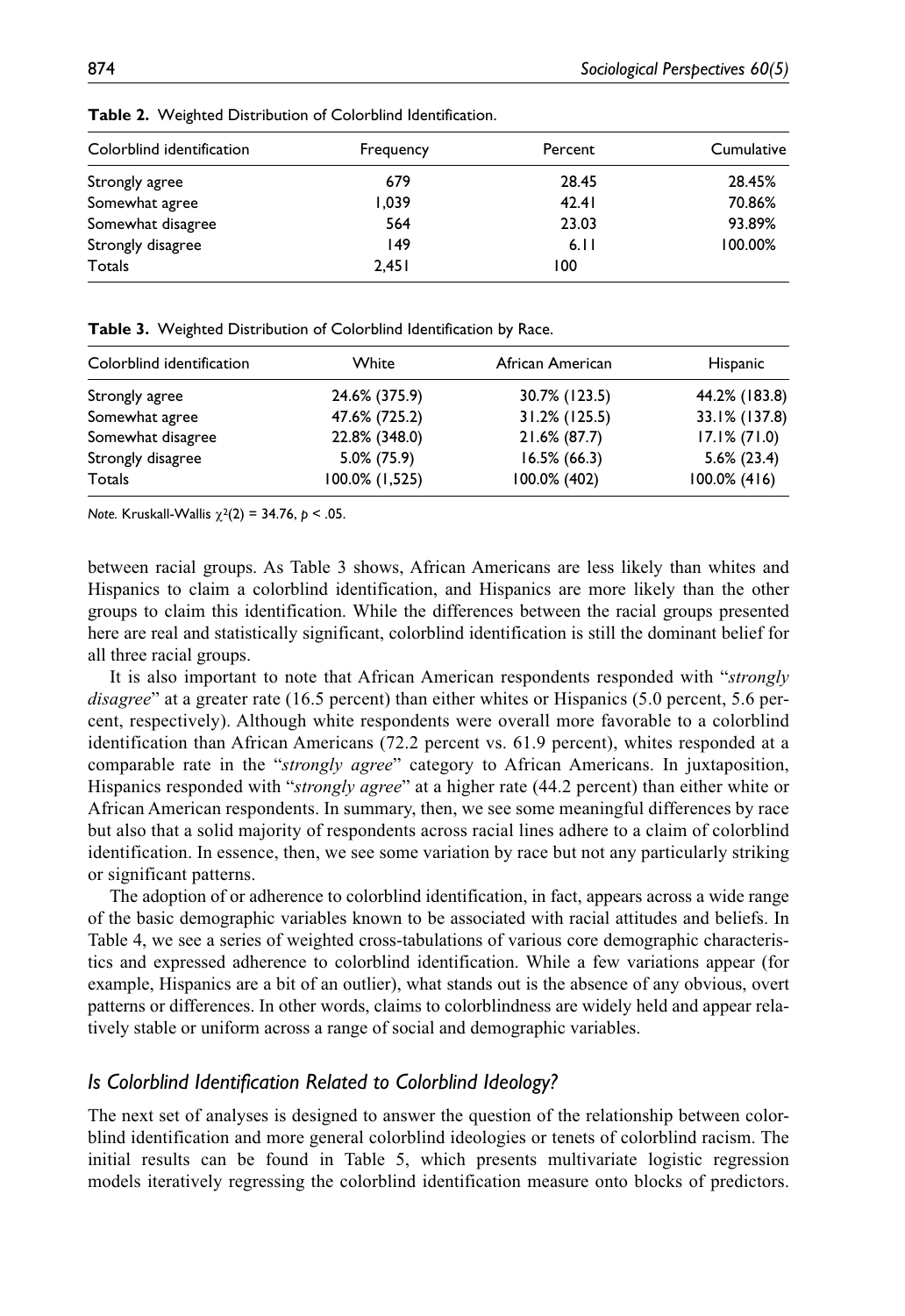|                          | Strongly      | Somewhat        | Somewhat         | Strongly       |                 |
|--------------------------|---------------|-----------------|------------------|----------------|-----------------|
| Colorblind identity      | agree         | agree           | disagree         | disagree       | Total           |
| Variable                 |               |                 |                  |                |                 |
| Race                     |               |                 |                  |                |                 |
| White                    | 24.6% (405.9) | 47.6% (783.3)   | 22.8% (375.8)    | 4.9% (82.0)    | 100% (1,647.2)  |
| <b>Black</b>             | 30.7% (82.9)  | $31.2\% (84.3)$ | 21.6% (58.2)     | 16.5% (44.5)   | 100% (270.0)    |
| Other                    | 39.0% (208.3) | 32.2% (171.8)   | 42.4% (130.4)    | $4.4\%$ (23.3) | 100% (533.8)    |
| Gender                   |               |                 |                  |                |                 |
| Male                     | 25.0% (294.7) | 43.2% (508.8)   | 24.8% (292.4)    | $6.9\%$ (81.7) | 100% (1,177.7)  |
| Female                   | 31.6% (402.4) | 41.7% (530.7)   | 21.4% (272.1)    | $5.4\%$ (68.1) | 100% (1,273.3)  |
| Education                |               |                 |                  |                |                 |
| $<$ HS                   | 35.4% (106.0) | 39.2% (117.4)   | 18.5% (55.4)     | $7.0\%$ (21.0) | 100% (299.8)    |
| <b>HS</b>                | 30.8% (225.9) | 42.1% (306.6)   | 21.4% (153.7)    | 5.6% (39.9)    | 100% (171.6)    |
| Some college             | 32.1% (225.9) | 42.0% (298.8)   | 20.2% (142.0)    | 5.7% (40.3)    | 100% (703.9)    |
| Bachelor's+              | 19.7% (143)   | 44.4% (323.6)   | 29.3% (213.4)    | $6.7\%$ (48.6) | 100% (729.6)    |
| Income                   |               |                 |                  |                |                 |
| $<$ \$25,000             | 33.1% (109.0) | 46.5% (153.0)   | $14.1\%$ (46.5)  | $6.3\%$ (20.7) | 100% (329.1)    |
| \$25,001-\$59,999        | 32.0% (286.5) | 39.7% (355.2)   | 21.7% (193.7)    | $6.6\%$ (59.3) | 100% (894.6)    |
| $$60,000+$               | 24.6% (301.8) | 43.3% (531.3)   | 26.4% (324.3)    | 5.7% (69.8)    | 100% (1,227.2)  |
| Age                      |               |                 |                  |                |                 |
| $18 - 29$                | 29.2% (149.3) | 40.0% (203.9)   | $21.9\%$ (111.5) | $8.9\%$ (45.4) | $100\% (510.1)$ |
| $30 - 44$                | 27.8% (171.3) | 38.8% (238.8)   | 27.3% (168.5)    | $6.1\%$ (37.5) | $100\% (616.1)$ |
| $45 - 59$                | 30.3% (206.2) | 44.2% (300.7)   | 21.1% (143.2)    | 4.4% (29.6)    | 100% (679.7)    |
| $60+$                    | 26.4% (170.3) | 45.9% (296)     | $21.9\%$ (141.3) | $5.8\%$ (37.3) | 100% (645)      |
| Political identification |               |                 |                  |                |                 |
| Liberal                  | 25.6% (185.1) | 42.7% (309.2)   | 23.2% (167.9)    | $8.5\%$ (61.4) | 100% (723.7)    |
| Moderate                 | 30.9% (249.0) | 43.6% (351.6)   | 19.7% (158.5)    | 5.8% (46.7)    | 100% (805.8)    |
| Conservative             | 27.7% (245.9) | 41.5% (368.1)   | 26.4% (234.2)    | 4.4% (39.4)    | 100% (887.5)    |

|  |  | Table 4. Weighted Cross-tabulations of Various Demographics and Colorblind Identity. |  |  |  |  |
|--|--|--------------------------------------------------------------------------------------|--|--|--|--|
|--|--|--------------------------------------------------------------------------------------|--|--|--|--|

*Note.* HS = high school.

|                                    | Model I   |       | Model 2   |       | Model 3   |       | Model 4              |       |
|------------------------------------|-----------|-------|-----------|-------|-----------|-------|----------------------|-------|
| Variables                          | OR        | SE    | OR        | SE    | OR        | SE    | OR                   | SE    |
| Demographics                       |           |       |           |       |           |       |                      |       |
| Political                          | 1.07      | 0.037 | $1.13**$  | 0.044 | 1.09      | 0.047 | $1.10**$             | 0.051 |
| Race (White $= 1$ )                | $0.60***$ | 0.084 | $0.58**$  | 0.095 | $0.60**$  | 0.098 | $0.62***$            | 0.104 |
| Age                                | 1.00      | 0.003 | 1.00      | 0.004 | 0.99      | 0.004 | 1.00                 | 0.004 |
| Gender $(M = I)$                   | $0.71**$  | 0.082 | $0.76*$   | 0.096 | $0.68**$  | 0.094 | $0.67***$            | 0.093 |
| Education                          | $0.84***$ | 0.045 | $0.75***$ | 0.048 | $0.79***$ | 0.050 | $0.83***$            | 0.056 |
| 2013 population (10,000)           | 1.00      | 0.001 | 0.99      | 0.001 | 0.99      | 0.000 | 1.00                 | 0.000 |
| Percent poverty                    | $1.03*$   | 0.013 | 1.03      | 0.015 | $1.04**$  | 0.015 | $1.04**$             | 0.015 |
| Percent nonwhite                   | 1.00      | 0.005 | 0.99      | 0.006 | 0.99      | 0.006 | 0.99                 | 0.006 |
| Homogeneity index                  | 0.91      | 0.304 | 0.83      | 0.293 | 0.94      | 0.360 | 0.97                 | 0.393 |
| Experience                         |           |       |           |       |           |       |                      |       |
| Perceived discrimination $(Y = 1)$ |           |       | 1.26      | 0.175 | $1.35*$   | 0.194 | $1.35**$             | 0.200 |
| Diverse experiences                |           |       | $2.83***$ | 0.135 | $2.90***$ | 0.335 | l.94 <sup>*</sup> ** | 0.273 |

*(continued)*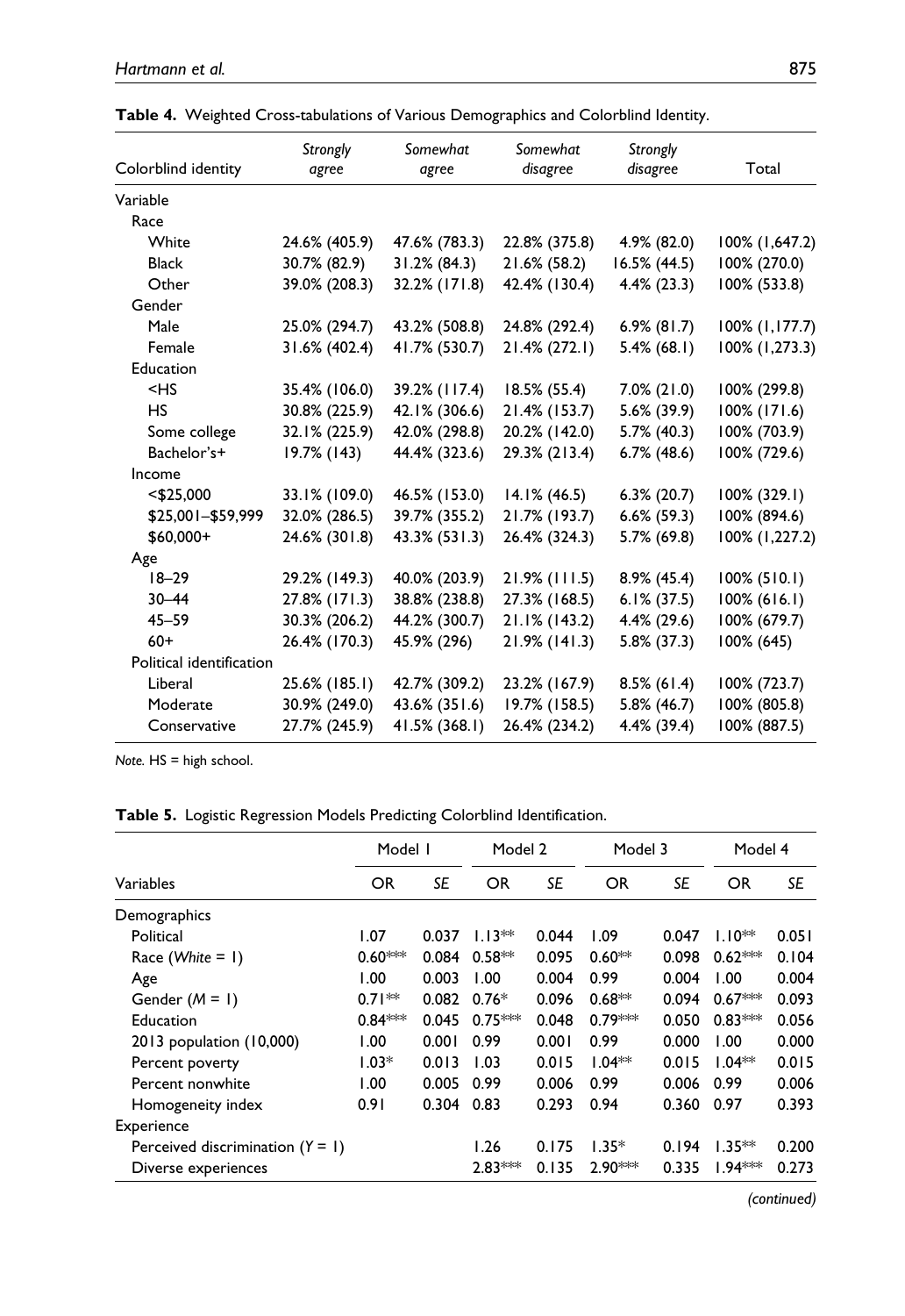|                            |           | Model I     |             | Model 2   |             | Model 3   |             | Model 4   |  |
|----------------------------|-----------|-------------|-------------|-----------|-------------|-----------|-------------|-----------|--|
| Variables                  | <b>OR</b> | <b>SE</b>   | <b>OR</b>   | <b>SE</b> | <b>OR</b>   | <b>SE</b> | <b>OR</b>   | <b>SE</b> |  |
| Talk about race            |           |             | $0.82**$    | 0.050     | $0.82**$    | 0.051     | $0.83***$   | 0.055     |  |
| Racial identity importance |           |             | $0.73***$   | 0.053     | $0.71***$   | 0.052     | $0.77***$   | 0.057     |  |
| Abstract ideology          |           |             |             |           |             |           |             |           |  |
| Individualism              |           |             |             |           | 1.16        | 0.153     | 1.13        | 0.155     |  |
| Hard work                  |           |             |             |           | 1.15        | 0.111     | 1.11        | 0.117     |  |
| Equal opportunity          |           |             |             |           | $1.24*$     | 0.103     | $1.17*$     | 0.103     |  |
| Racial ideology            |           |             |             |           |             |           |             |           |  |
| Racism doesn't matter      |           |             |             |           |             |           | $1.61***$   | 0.169     |  |
| Race divides               |           |             |             |           |             |           | $1.19*$     | 0.117     |  |
| Value difference           |           |             |             |           |             |           | $1.81***$   | 0.220     |  |
| Threatened by other races  |           |             |             |           |             |           | $0.76***$   | 0.064     |  |
| Constant                   | 0.66      | 0.268       | $0.09***$   | 0.056     | $0.029***$  | 0.021     | $0.00***$   | 0.004     |  |
| Pseudo- $R^2$              |           | .029        |             | .109      |             | .122      |             | .153      |  |
|                            |           | $N = 2,443$ | $N = 2,267$ |           | $N = 2,077$ |           | $N = 2,037$ |           |  |

#### **Table 5. (continued)**

*Note.* Standard errors clustered by county (Federal Information Processing Standards; FIPS). OR = odds ratio. All tests are two-tailed.

\**p* < .05. \*\**p* < .01. \*\*\**p* < .001.

The models are predicting the likelihood that respondents *strongly agree* with the colorblind identification measure. Model 4 includes all independent variables in the study, addressing whether each predictor has an independent effect on the outcome while controlling for all other independent variables. The *p* values of the *t* tests for each variable are reported in the table next to each significant coefficient, and the pseudo-*R*2 values for each model are reported at the bottom of the table.

In model 1, which includes just the demographical predictors, race, gender, and education are all significantly associated with a lower likelihood of colorblind identification. The odds ratio for the race variable in model 1 (specifying white respondents) is .60, meaning that white respondents are 40 percent less likely than nonwhites to strongly agree that they have a colorblind identification (calculated by subtracting the odds ratio of .60 from the value of 1). There is also a negative effect for males in the model (odds ratio of .71) and education level (odds ratio of .84). Therefore, nonwhites, females, and individuals with lower levels of educational achievement are associated with a strong colorblind identification, net of other variables. County-level percent poverty also has a statistically significant effect, where respondents in more impoverished areas are more likely to identify as colorblind. Political persuasion, with more conservative individuals associated with a colorblind identification, is on the verge of conventional levels of significance. However, the statistical significance of political persuasion in the final model suggests that this effect exists in the population.

Model 2 adds the racial experience variable block to the model. Reporting having diverse racial experiences increases the likelihood of identifying as colorblind by more than 2.8 times, whereas respondents who report having frequent talks about race are 18 percent less likely (lower odds of .82) to have a strong colorblind identification, net of other predictors. Those whose racial identity is important to them are also associated with a lower likelihood of colorblind identification (27 percent less likely). The demographic predictors maintain their independent effects, although percent poverty does fall outside of conventional levels of significance. Interestingly, political persuasion comes into statistical significance with the addition of the racial experience items.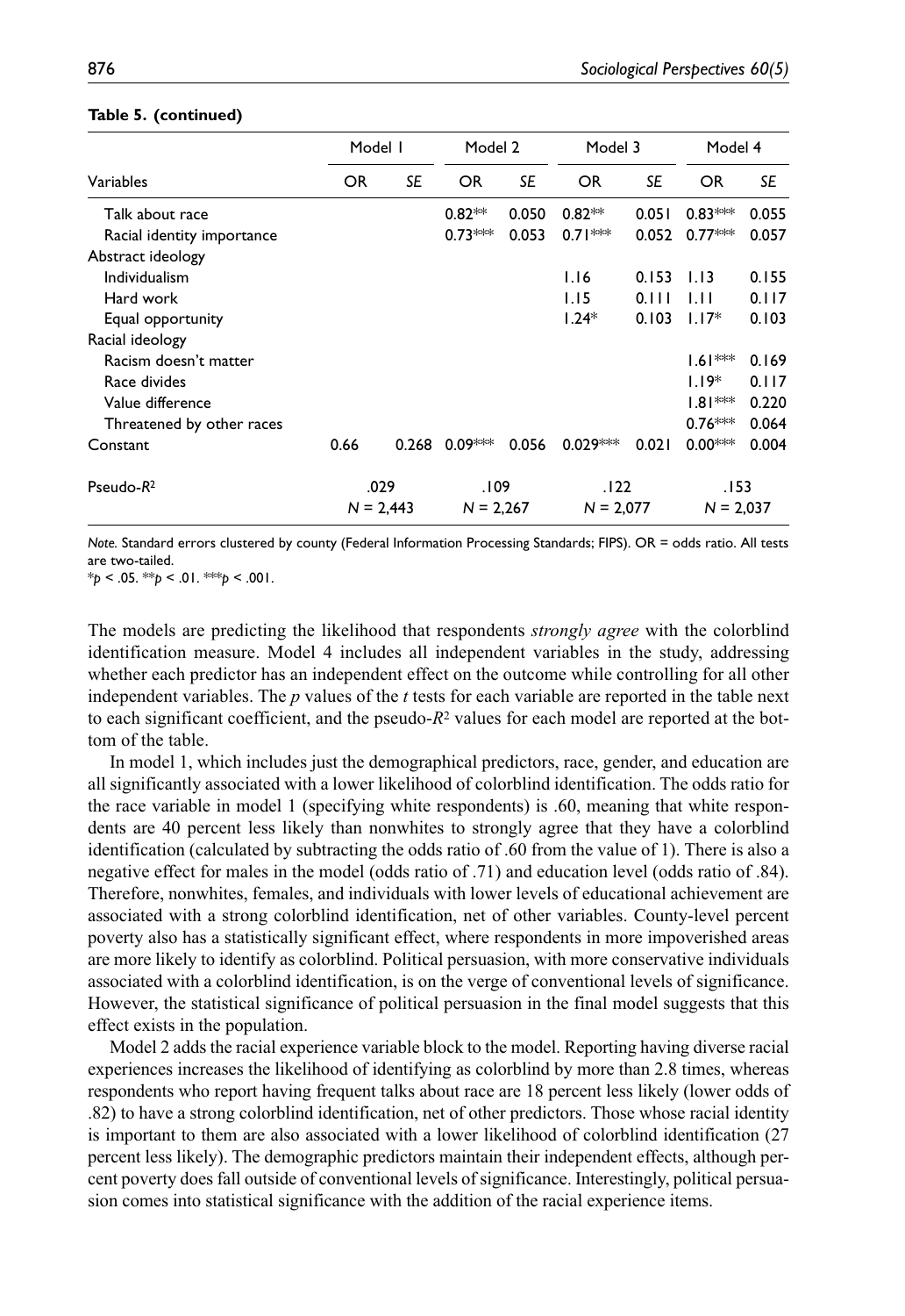Model 3 adds measures of abstract ideology to the model. Abstract ideology is one of the main frames of colorblind racism. Model 3 tests to see if colorblind identification is related to abstract ideologies. Included in the abstract ideologies block in the model is a measure of the belief that equal opportunity exists in America, which is an indicator of abstract liberalism. This measure is significantly associated with higher levels of colorblind identification. Respondents who believe equal opportunity exists are more likely to have a strong colorblind identification. However, the other indicators of abstract ideology—belief in individualism and in hard work—are not associated with colorblind identification. Again, the demographic indicators retain their independent effects from previous models. There is some connection between colorblind identification and abstract ideology from within colorblind racism, but only on one of the key measures of abstract ideology routinely used in this work.

Model 4 adds measures of racial ideology to the model. Minimization of racism, a central frame of colorblind racism, is included in these measures. Model 4 tests to see if colorblind identification is related to the racial ideologies built into the frames of colorblind racism. This model, which includes all predictors in the analysis, reveals the significant effects of racial ideology on colorblind identification. Individuals who believe that racism does not matter anymore, as well as those who value difference, are associated with higher probabilities of identifying as colorblind. Individuals who feel threatened by other races are associated with a lower likelihood of colorblind identification. The demographic and racial experience predictors retain their independent effects. Important here is that all of the measures of racial ideology have statistically significant effects on predicting the likelihood that respondents strongly agree that they have a colorblind identification. Whereas model 3 showed little connection between abstract ideologies and a colorblind identification, model 4 shows that there is a strong connection between colorblind identification and racial ideologies. The next set of models shown in Table 6 examines the relationship between colorblind identification and colorblind ideology broken out by three racial groups: African Americans, Hispanics, and whites. In this table, we show only the full, final models for each group, set in comparison with the full model generated for the sample as a whole. As the models in Table 6 show, there are differences by race when the model predicting colorblind identification is broken out by racial group.

The first model (column 1) in Table 6 repeats the full model from Table 5. The model for all respondents (column 1) as well as the model for whites only (column 2) both show a significant effect of political affiliation in predicting colorblind identification. For white respondents only, more conservative individuals are significantly associated with a colorblind identification. However, looking at columns 3 and 4 in Table 5, we see that there is no significant effect of political affiliation for African Americans and Hispanics. There are not significant differences in levels of colorblind identification for nonwhites in terms of political affiliation.

While political affiliation has differing effects for racial groups, the effect of gender is consistent across all racial groups. For whites, African Americans, and Hispanics, males are far less likely to have a strong colorblind identification. In fact, the negative effect on odds (the odds ratios shown in the table labeled "OR") increases as we move across the columns looking at gender in Table 5. White men are 24 percent less likely (1–.76) than white women to have a strong colorblind identification. African American men are 41 percent less likely (1–.59) and Hispanic men are 68 percent (1–.32) less likely than their female counterparts to say they are colorblind.

Education shows a similar pattern to political affiliation. Whites with higher levels of education are less likely to have a strong colorblind identification, but this significant effect does not hold for other racial groups. Education level is not a significant predictor of colorblind identification for African Americans and Hispanics.

The effects of the racial experience variables are more complex than the demographic variables when compared across racial groups. Whites who believe they have experienced discrimination because of their race are more likely to have a strong colorblind identification. However, there is no effect of perceived discrimination for African Americans, and the opposite effect is found for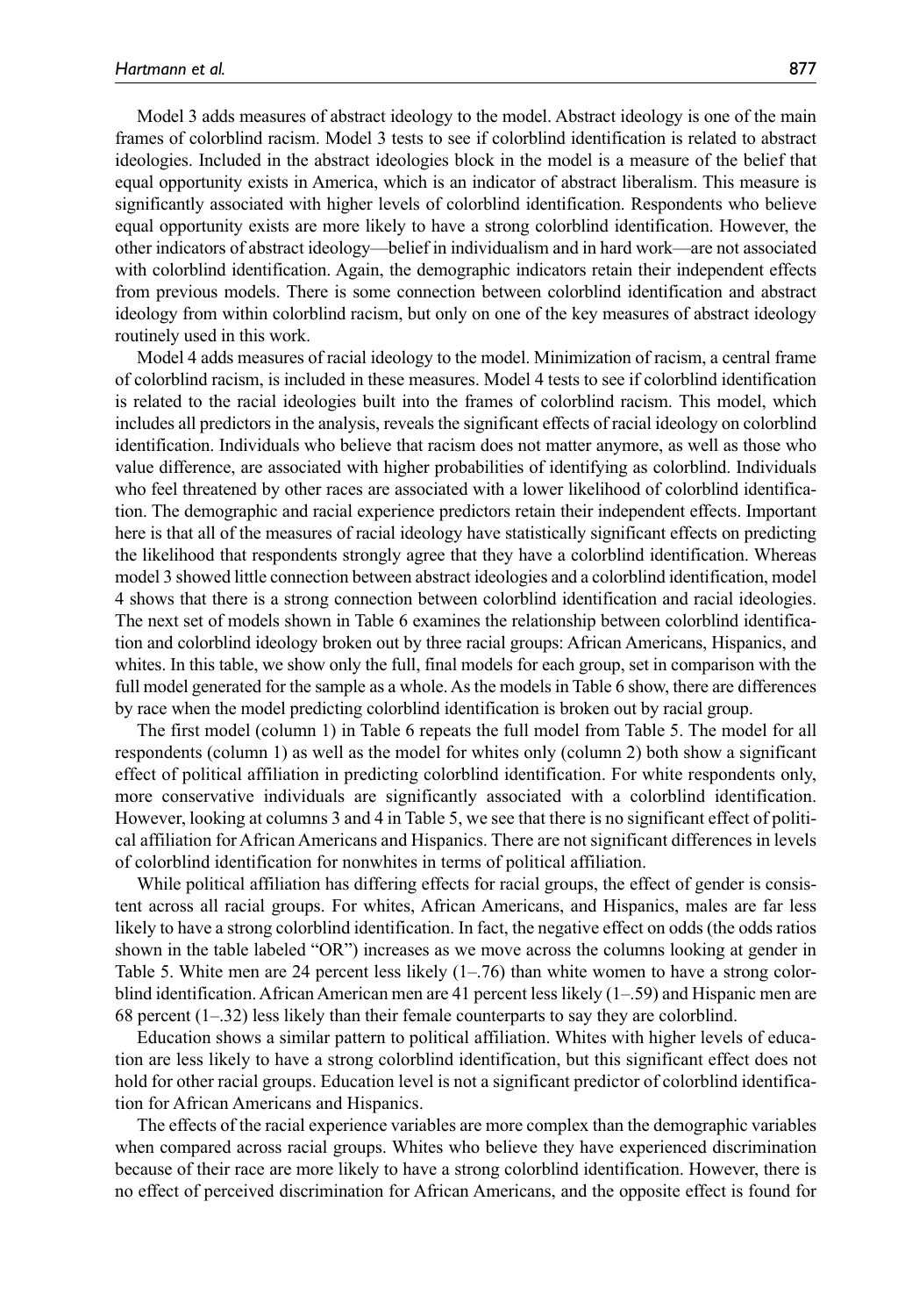|                                    | All         |           | White               |       | African<br>American |           | Hispanic  |       |
|------------------------------------|-------------|-----------|---------------------|-------|---------------------|-----------|-----------|-------|
| Variables                          | OR          | <b>SE</b> | <b>OR</b>           | SE    | <b>OR</b>           | <b>SE</b> | <b>OR</b> | SE    |
| Demographics                       |             |           |                     |       |                     |           |           |       |
| Political                          | $1.10***$   | 0.051     | $1.12*$             | 0.069 | 1.12                | 0.117     | 0.98      | 0.120 |
| Race (White = $\vert$ )            | $0.62***$   | 0.104     |                     |       |                     |           |           |       |
| Age                                | 1.00        | 0.004     | 1.01                | 0.005 | $0.97**$            | 0.012     | $0.98**$  | 0.008 |
| Gender $(M = 1)$                   | $0.67***$   | 0.093     | $0.76*$             | 0.122 | $0.59*$             | 0.187     | $0.32***$ | 0.114 |
| Education                          | $0.83***$   | 0.056     | $0.86*$             | 0.073 | 0.85                | 0.158     | 0.99      | 0.196 |
| 2013 population (10,000)           | 1.00        | 0.000     | $1.01***$           | 0.001 | 1.00                | 0.001     | 1.00      | 0.000 |
| Percent poverty                    | $1.04**$    | 0.015     | $1.04**$            | 0.018 | 1.03                | 0.036     | 1.03      | 0.044 |
| Percent nonwhite                   | 0.99        | 0.006     | 1.00                | 0.009 | 1.00                | 0.014     | 1.00      | 0.012 |
| Homogeneity index                  | 0.97        | 0.393     | 0.71                | 0.393 | 1.96                | 1.757     | 0.28      | 0.289 |
| Experience                         |             |           |                     |       |                     |           |           |       |
| Perceived discrimination $(Y = 1)$ | $1.35**$    | 0.200     | $1.48**$            | 0.282 | 1.17                | 0.464     | $0.52*$   | 0.174 |
| Diverse experiences                | $1.94***$   | 0.273     | $1.61***$           | 0.281 | $1.66*$             | 0.488     | $2.19**$  | 0.739 |
| Talk about race                    | $0.83***$   | 0.055     | 0.88                | 0.077 | $0.74*$             | 0.123     | $0.76*$   | 0.120 |
| Racial identity importance         | $0.77***$   | 0.057     | $0.71***$           | 0.062 | 1.02                | 0.222     | 0.71      | 0.163 |
| Abstract ideology                  |             |           |                     |       |                     |           |           |       |
| Individualism                      | 1.13        | 0.155     | 1.13                | 0.199 | $2.03**$            | 0.726     | 0.79      | 0.336 |
| Hard work                          | 1.11        | 0.117     | 1.01                | 0.130 | 1.17                | 0.287     | 1.56      | 0.465 |
| Equal opportunity                  | $1.17*$     | 0.103     | $1.21*$             | 0.133 | 0.96                | 0.230     | 1.03      | 0.238 |
| Racial ideology                    |             |           |                     |       |                     |           |           |       |
| Racism doesn't matter              | $1.61***$   | 0.169     | $1.71***$           | 0.200 | $2.10***$           | 0.495     | $1.45*$   | 0.279 |
| Race divides                       | $1.19*$     | 0.117     | 1.16                | 0.142 | 1.39                | 0.339     | 1.16      | 0.265 |
| Value difference                   | $1.81***$   | 0.220     | 1.99 <sup>*</sup> * | 0.314 | 1.63                | 0.550     | $1.71*$   | 0.528 |
| Threatened by other races          | $0.76***$   | 0.064     | $0.70***$           | 0.083 | 0.95                | 0.219     | 0.80      | 0.158 |
| Constant                           | $0.00***$   | 0.004     | 0.00***             | 0.004 | $0.00***$           | 0.006     | 0.04      | 0.093 |
| Pseudo- $R^2$                      | .153        |           | . 154               |       | .174                |           | .225      |       |
|                                    | $N = 2,037$ |           | $N = 1,314$         |       | $N = 320$           |           | $N = 316$ |       |

**Table 6.** Logistic Regression Models Assessing Colorblind Identification versus Colorblind Ideologies Split by Race.

*Note.* Standard errors clustered by county (Federal Information Processing Standards; FIPS). OR = odds ratio. All tests are two-tailed.

 $*_{p}$  < .05.  $*_{p}$  < .01.  $*_{p}$  < .001.

Hispanics. Hispanics who believe they have experienced discrimination because of their race are significantly *less* likely to have a strong colorblind identification. However, the effect of having diverse experiences increases the likelihood of someone identifying as colorblind across all racial groups. How often respondents talk about racial issues with their family and friends has a significant effect for African Americans and Hispanics, but not for whites. While the amount of time white Americans talk about race does not have an effect on the likelihood that one self-identifies as colorblind, both African Americans and Hispanics who talk about racial issues with their family and friends are *less likely* to have a strong colorblind identification. Finally, the effect of having a strong racial identity ("my racial identity is important to me") varies by racial group. Whites who say their white racial identity is important to them are less likely to have a strong colorblind identification. However, the level of importance of racial identity for African Americans and Hispanics does not have a significant effect in predicting colorblindness.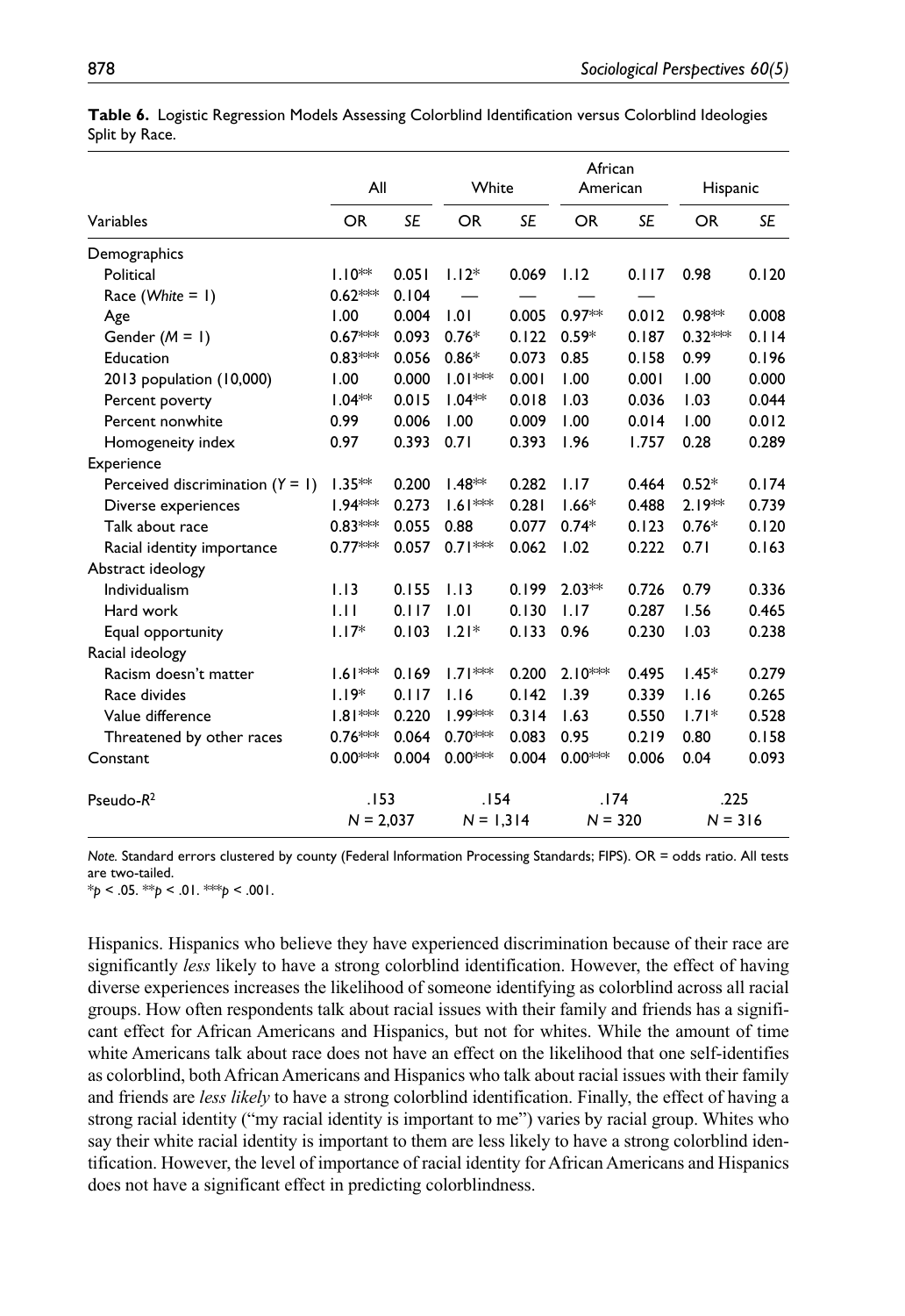Turning now to the abstract ideology block of variables in the models in Table 6, we start first with a brief review of the model for all respondents (column 1). As discussed in the previous table, the set of abstract ideology variables does not play an important role in predicting the likelihood that respondents have a strong colorblind identification. Even when breaking out the models by racial group in Table 6, there are still very few significant effects in the abstract ideologies block across all the models in Table 6. The belief that equal opportunity exists in America is significantly associated with higher levels of colorblind identification for all respondents and for whites. However, this belief in equal opportunity is not a significant predictor of colorblind identification for African Americans or Hispanics. The only other abstract ideology variable with any significant effect is a belief in individualism, which results in African Americans only being more likely to have a strong colorblind identification. African American respondents who believe in the importance of individualism are much more likely than other African Americans to have a strong colorblind identification.

As discussed previously, the racial ideology variables have a much larger role in predicting colorblind identification than the abstract ideology variables. Across all three racial groups examined in Table 6 (columns 2–4), the belief that racism does not matter anymore leads to an increase in the likelihood of identifying as colorblind. For all racial groups, this minimization of racism leads to higher levels of colorblind identification (ORs greater than 1.00 show a positive effect on the likelihood of having a strong colorblind identification). However, this is the only racial ideology variable with consistent, significant effects across all three racial groups. The belief that race divides people in America today, while significant at the overall level for all respondents, does not have a significant effect in any of the three racial breakouts predicting colorblind identification. For whites and Hispanics, those who value difference are associated with higher probabilities of identifying as colorblind, but this significant effect is not found for African Americans. For African Americans, valuing difference is not a significant predictor of a colorblind identification. Finally, whites who feel threatened by other races are associated with a lower likelihood of colorblind identification. However, this significant effect is not found in the models for African Americans or Hispanics. Feeling threatened by other races is only significantly related to colorblind identification for whites. It plays no role in predicting colorblind identification for African Americans and Hispanics.

# *To What Extent Does Colorblind Identification Predict Support for Racial Policies or Social Distance Scores?*

Table 7 represents ordered logistic regression models regressing policy support items on blocks of various demographic and ideological factors. While there are a number of positive associations in the models, they are all quite familiar to scholars interested in factors predicting support for racialized public-policy preferences. What is most important for present purposes is that colorblind identification is not statistically significant in any of the three models. This suggests that identifying as colorblind does not affect one's policy choices concerning African American disadvantage. (Note: colorblind identification is nonsignificant in just a bivariate regression model as well.) That colorblind identification is not significant in any of the models in Table 7 is extremely important. One of the reasons work on colorblind racism, focusing on colorblind ideologies, has become so widespread is the demonstrated relationship between these colorblind ideologies (especially abstract liberalism, minimization of racism, and cultural racism) and negative views about racial policies and efforts to address racial inequality. The power of work on colorblind racism is that the set of ideologies contained within this framework generates a substantial barrier to racial progress, often without the individuals involved realizing their racial resistance and inherent racialized thinking. The findings in the models in Table 6 around abstract liberalism and racial ideologies support this line of research. Americans who adhere to core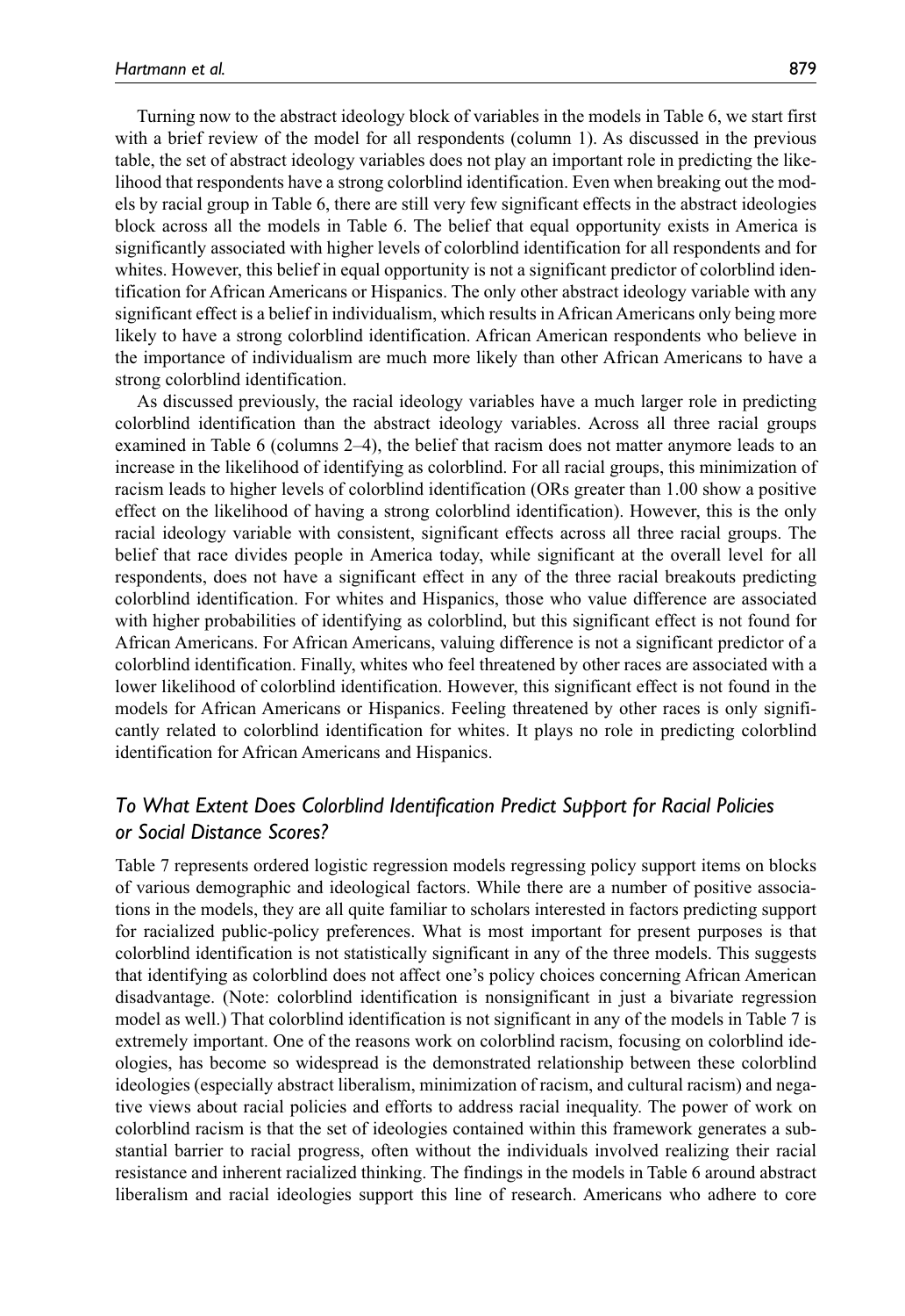|                                    | Affirmative<br>action |           | Government economic<br>assistance |             | Charities should<br>do more |             |  |
|------------------------------------|-----------------------|-----------|-----------------------------------|-------------|-----------------------------|-------------|--|
| Variables                          | <b>OR</b>             | <b>SE</b> | <b>OR</b>                         | <b>SE</b>   | <b>OR</b>                   | SE          |  |
| Demographics                       |                       |           |                                   |             |                             |             |  |
| Political                          | $0.78***$             | 0.033     | 0.79***                           | 0.032       | $0.87***$                   | 0.033       |  |
| Race                               | $0.36***$             | 0.049     | $0.51***$                         | 0.073       | 0.59***                     | 0.082       |  |
| Age                                | 1.00                  | 0.003     | 0.99***                           | 0.003       | 1.00                        | 0.003       |  |
| Gender $(M = 1)$                   | 0.85                  | 0.093     | 0.85                              | 0.090       | 1.01                        | 0.109       |  |
| Education                          | 1.02                  | 0.064     | 0.98                              | 0.057       | $1.12**$                    | 0.060       |  |
| 2013 population (10,000)           | $1.00*$               | 0.000     | 1.00                              | 0.000       | $1.01*$                     | 0.000       |  |
| Percent poverty                    | 1.02                  | 0.012     | 1.02                              | 0.012       | 1.00                        | 0.011       |  |
| Percent nonwhite                   | 1.00                  | 0.005     | 1.00                              | 0.004       | 1.01                        | 0.005       |  |
| Homogeneity index                  | 1.31                  | 0.419     | 1.29                              | 0.387       | 1.53                        | 0.451       |  |
| Experience                         |                       |           |                                   |             |                             |             |  |
| Perceived discrimination $(Y = 1)$ | $0.73***$             | 0.084     | $0.72***$                         | 0.085       | $0.82*$                     | 0.094       |  |
| Diverse experiences                | 1.21                  | 0.142     | $1.28**$                          | 0.143       | 1.10                        | 0.128       |  |
| Talk about race                    | 1.10                  | 0.070     | $1.15**$                          | 0.074       | $1.12**$                    | 0.066       |  |
| Racial identity importance         | 1.04                  | 0.066     | 1.08                              | 0.071       | 0.95                        | 0.062       |  |
| Abstract ideology                  |                       |           |                                   |             |                             |             |  |
| Individualism                      | $0.72***$             | 0.083     | $0.75***$                         | 0.081       | $0.83*$                     | 0.089       |  |
| Hard work                          | $0.76***$             | 0.059     | $0.77***$                         | 0.063       | 0.89                        | 0.072       |  |
| Equal opportunity                  | 0.98                  | 0.082     | 0.89                              | 0.070       | 1.00                        | 0.077       |  |
| Racial ideology                    |                       |           |                                   |             |                             |             |  |
| Racism doesn't matter              | 1.13                  | 0.107     | $1.25***$                         | 0.096       | $1.22**$                    | 0.094       |  |
| Race divides                       | 1.12                  | 0.097     | 1.08                              | 0.089       | $1.19***$                   | 0.096       |  |
| Value difference                   | 1.17                  | 0.119     | 1.09                              | 0.109       | $1.34***$                   | 0.140       |  |
| Threatened by other races          | $1.21**$              | 0.097     | 1.05                              | 0.076       | $1.17**$                    | 0.091       |  |
| Colorblindness                     |                       |           |                                   |             |                             |             |  |
| Colorblind identification          | 0.98                  | .130      | 1.10                              | .141        | 1.17                        | .151        |  |
| McFadden's pseudo-R <sup>2</sup>   |                       | .076      |                                   | .068        |                             | .038        |  |
|                                    | $N = 1,994$           |           |                                   | $N = 1,994$ |                             | $N = 1,992$ |  |

**Table 7.** Ordered Logistic Regression Models Predicting Racial Policy Support.

*Note.* Standard errors clustered by county (Federal Information Processing Standards; FIPS). OR = odds ratio. All tests are two-tailed.

\**p* < .05. \*\**p* < .01. \*\*\**p* < .001.

American ideals of abstract liberalism such as individualism, hard work, and effort are less likely to support racial policies. Americans who believe race does not matter anymore and/or see race as a problem are more likely to believe charities need to do more to help than the government. There is a lack of support for programs such as affirmative action or governmental economic assistance. Much of our work as scholars in this area has been to let our students and our publics know that these colorblind ideologies hamper our efforts to address enduring racial inequalities.

Yet, the role of an inward, self-identified measure of colorblindness operates quite differently when examining predictors of support for racial policies. Americans who strongly agree with the statement "For the most part, I'm colorblind—that is, I don't see race" are no more likely than others to support or object to race-based public policies. This is where we argue that language, terms, and conceptual precision matter. In our work demonstrating that colorblind ideologies have harmful effects on racial progress, it is easy to reduce what we say to simpler statements such as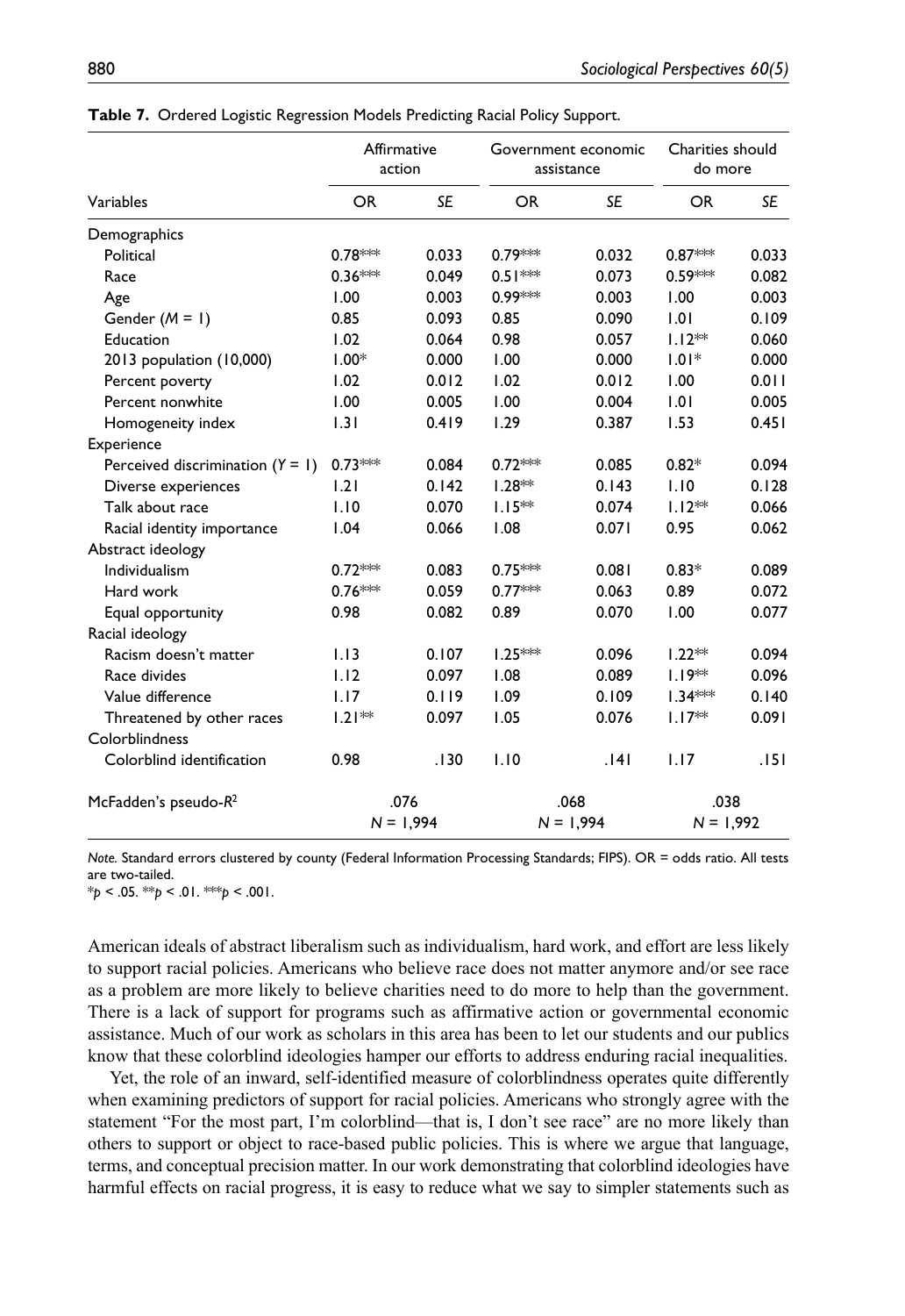|                                    | American vision |           | Intermarriage |           |  |
|------------------------------------|-----------------|-----------|---------------|-----------|--|
| Variables                          | <b>OR</b>       | <b>SE</b> | OR.           | <b>SE</b> |  |
| Demographics                       |                 |           |               |           |  |
| Political                          | 0.95            | 0.047     | 0.94          | 0.045     |  |
| Age                                | 1.00            | 0.004     | $0.99***$     | 0.004     |  |
| Gender $(M = 1)$                   | 0.83            | 0.108     | 1.11          | 0.144     |  |
| Education                          | 1.12            | 0.084     | $1.20**$      | 0.087     |  |
| 2013 population (10,000)           | 1.00            | 0.001     | $1.00*$       | 0.000     |  |
| Percent poverty                    | 1.01            | 0.015     | 0.99          | 0.014     |  |
| Percent nonwhite                   | 1.00            | 0.007     | 0.99          | 0.007     |  |
| Homogeneity index                  | 1.31            | 0.575     | 1.05          | 0.457     |  |
| Experience                         |                 |           |               |           |  |
| Perceived discrimination $(Y = 1)$ | 0.86            | 0.128     | 0.82          | 0.124     |  |
| Diverse experiences                | $1.47***$       | 0.196     | $1.36**$      | 0.182     |  |
| Talk about race                    | $1.14*$         | 0.082     | $1.14*$       | 0.084     |  |
| Racial identity importance         | 0.89            | 0.064     | $0.64***$     | 0.048     |  |
| Abstract ideology                  |                 |           |               |           |  |
| Individualism                      | 0.92            | 0.127     | 1.03          | 0.138     |  |
| Hard work                          | 0.96            | 0.084     | 0.98          | 0.089     |  |
| Equal opportunity                  | $1.18*$         | 0.106     | 0.97          | 0.086     |  |
| Racial ideology                    |                 |           |               |           |  |
| Racism doesn't matter              | 1.16            | 0.121     | 1.10          | 0.102     |  |
| Race divides                       | $0.74***$       | 0.079     | 0.93          | 0.086     |  |
| Value difference                   | 1.46 ***        | 0.181     | $1.94***$     | 0.239     |  |
| Threatened by other races          | 0.87            | 0.073     | $0.76***$     | 0.066     |  |
| Colorblindness                     |                 |           |               |           |  |
| Colorblind identification          | $1.47**$        | 0.239     | $1.68***$     | 0.258     |  |
| McFadden's pseudo-R <sup>2</sup>   | .060            |           | .133          |           |  |
|                                    | $N = 1,291$     |           | $N = 1,306$   |           |  |

**Table 8.** Ordered Logistic Regression Models Predicting Social Distance: White Respondents' Attitudes about African Americans.

*Note.* Standard errors clustered by county (Federal Information Processing Standards; FIPS). OR = odds ratio. All tests are two-tailed.

\**p* < .05. \*\**p* < .01. \*\*\**p* < .001.

"colorblindness is a problem." In fact, this is often what we do in the classroom and in discussions with people outside of the academy. We know the problematic effects of colorblind ideologies so we explain to others in a simplified version that colorblindness is a problem and is something that needs to be addressed. However, the models here show a more complex and nuanced story. Yes, colorblind ideologies have negative effects, but having a colorblind identification, or a general self-reflective view that one claims to not see race, are not the same thing. We make this claim both conceptually and, now, empirically. The constructs of colorblind ideology and colorblind identification do map onto each other one-to-one. There are distinct measures from each other, and they have significantly different effects in predicting support or opposition to racial policies.

So if a colorblind identification does not have a significant effect in predicting support for or against racial policies, what does it do? Where does it play a significant, predictive role? We turn to these questions next. Table 8 contains ordered logistic regression models regressing predictors on social distance items for white respondents about African Americans. On both social distance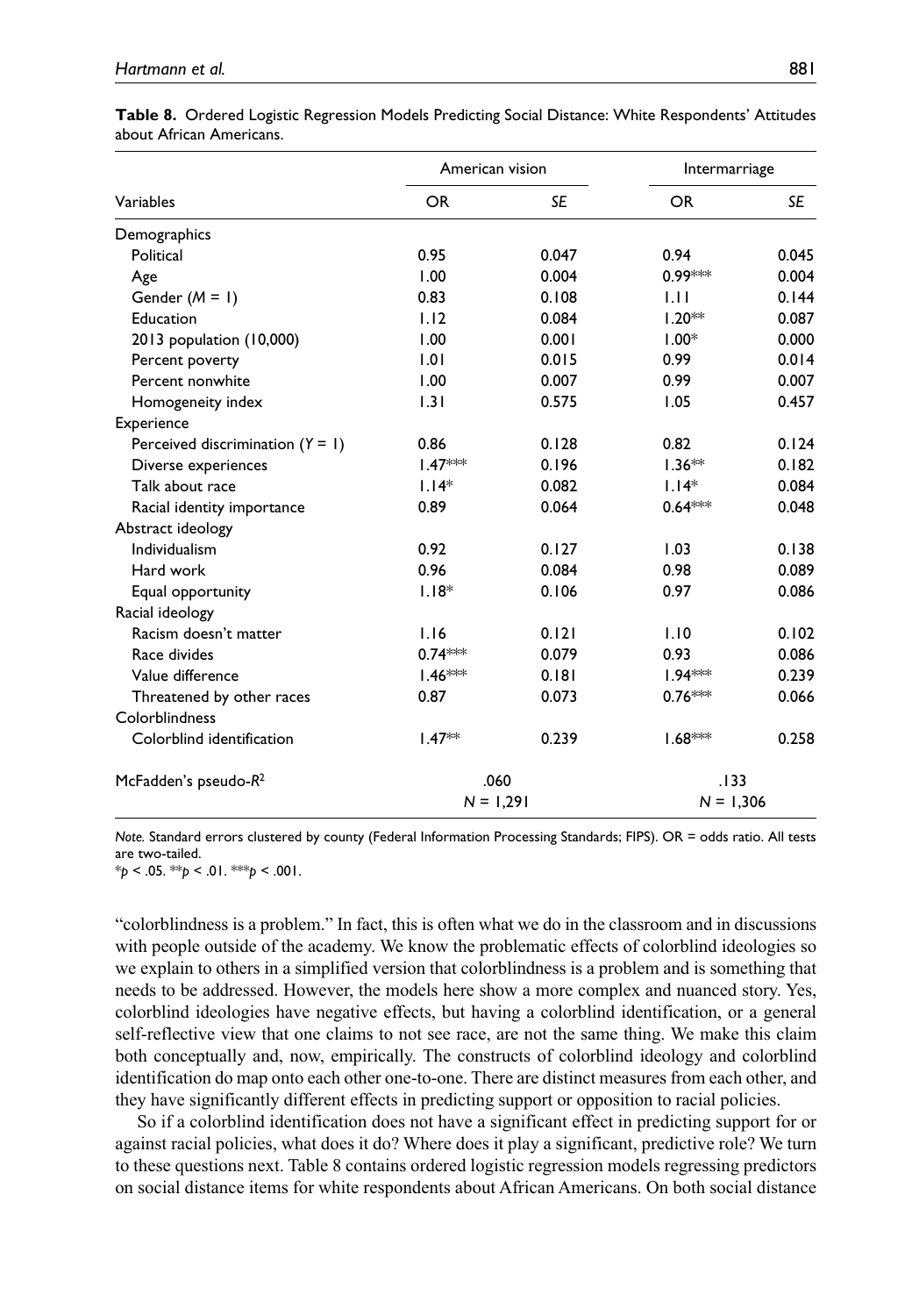items, a strong colorblind identification is significantly associated with higher levels of agreement. In other words, colorblind identification *decreases* perceived social distance net of other factors. (While, in theory, we could examine a host of pairwise comparison of racial social distance measures, we focus on white respondents' views of African Americans because of their centrality in racialized American culture. Our findings below suggest that future research would examine how colorblind identification impacts a much larger set of comparisons.)

Here, in Table 8, we see significant effects of colorblind identification. Across both measures of social distance, colorblind identification has a *significant, positive* effect. These models are looking at white respondents only and predicting their belief that African Americans share their vision of America and the level of acceptance of intermarriage between their white children and African Americans. On both measures, white respondents who strongly agree with the measure of colorblind identification are much more likely than others to have positive views about African Americans on these social distance scales. Not only does colorblind identification not generate the same negative effects as measures of colorblind ideology, but it is also possible that a strong colorblind identification can have a positive effect on race relations.

We believe that this is a very important finding, one that challenges many established assumptions about and analyses of colorblindness in the research literature as well as within activist circles. This point cannot be overemphasized. We will return to it below.

# **Summary Conclusion and Discussion**

Influential theory and research in the social sciences on race and colorblindness have thoroughly studied the nature and effects of colorblind ideology, generating the notion of colorblind racism in the process. We have argued that self-conscious *identification* with colorblindness is conceptually and empirically distinct from colorblind ideology, and itself worthy of consideration and analysis. "For the most part, I'm colorblind—that is, I don't see race." In this paper, we have explored the questions of who says this about themselves, how many Americans say this, and with what consequence or impact. But what does it mean to claim oneself as colorblind? In this final section, we wish to move from these findings themselves to a consideration of how they should be interpreted and what they might mean for future research on colorblindness.

As shown in the analyses above, a majority of all Americans, across all racial groups and demographics, directly, explicitly, and self-consciously connect with colorblindness at a personal level. While there are some differences in magnitude, it is clear that most Americans see themselves as colorblind, in the sense that they identify with some variation of colorblind ideals, commitments, and claims. Furthermore, we have shown that this identification is associated with a number of demographic and experiential factors, but only imperfectly with colorblind ideology itself. The more abstract parts of colorblind ideology are not associated with colorblind identification, while more concrete racial ideologies are. This is particularly true of "liberal" views claiming racism does not matter, for example, or valuing difference—that would seem to privilege the kind of cosmopolitanism that might accompany a blindness to or lack of awareness of structural inequalities. Yet, we have also shown that, in some ways, this cosmopolitanism allows a certain kind of racial awareness, limited and partial though it may be. Those who say they are colorblind are *not* less likely to support policies designed to ameliorate such inequalities, for example, while whites who say the same feel *less* distant from African Americans.

If it appears these findings are not all of a piece—that is, they do not follow a single pattern, in some ways reinforcing previous research and expectations on the determinants and impacts of colorblindness and in other ways cutting against them—that is probably true. We readily acknowledge unevenness in our findings about colorblind identification *and* that there are some important limitations to what we have been able to do in this work. Both theory and empirical research on colorblind ideology are much farther advanced, while we are working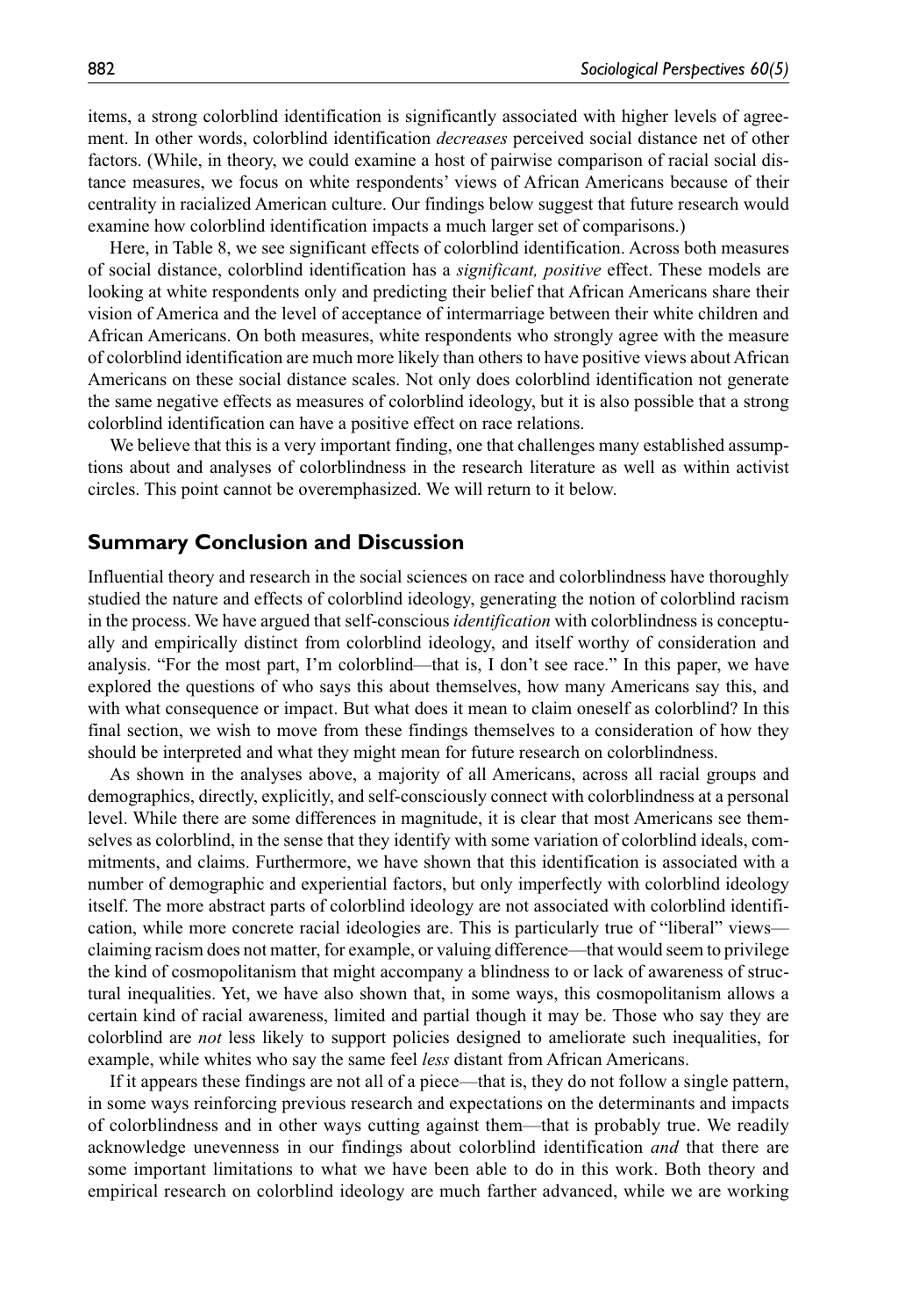with a single item and measure for operationalizing identification with colorblindness. And we certainly would not disagree with those who suggest we do not fully know what is behind a strong positive response to the item we used to index colorblind identification. Do respondents who strongly agree with a colorblind identification truly not see race, or do they simply wish to present themselves in a way that they see as socially desirable when asked about colorblindness in this straightforward manner? And what do we make of how education levels impact and interact with colorblind identification? Many questions remain, much work is to be done. In many ways, the analysis here remains preliminary, a provocation intended to raise such questions and encourage much more research on the more explicit and self-conscious dimensions of colorblindness in contemporary American culture.

Among the first and most immediate lines of work that we hope might be spurred by this research is the question of the extent to which Americans not only identify *with* colorblindness but identify *as colorblind*. To put it bluntly, is colorblindness an actual identity? Contemporary sociological theories of identity have posited three primary bases of identity: role, person, and group (Burke and Stets 2009; Serpe and Stryker 2011; Stets and Serpe 2013). As defined and measured in the current analysis, colorblind identification is essentially a "person" identity, which, in turn, has implications for the racial group identities of black, white, and Latino Americans. However, to assess the salience of all three dimensions of identity (and, thus, develop a full theory of colorblindness as identity) will require survey questions, measures, and scales that go well beyond the single, experimental item that was available to us for this analysis. And given our interest in the political implications and correlates of colorblindness, it would be particularly important to conceptualize and measure what Stets and Carter (2011, 2012) might call the "moral" aspects or dimensions of colorblind identity.

Here, we would also note that to the extent we can begin to theorize colorblindness as identity, it is an "internalized" identity form aligned with the sociological perspective on identity and standing in contrast with more other, more structural conceptions of social identity (Tajfel and Turner 2004). In this latter approach or scheme, social identities are understood to categorize people into ingroups and outgroups and, as such, are phenomenon easily identifiable in social interaction—for example, gender, ethnicity, age, and so on (on ethnicity and race specifically, see Brubaker 2006; Cornell and Hartmann 2007). The mode of identification posited in the socialpsychological tradition that this paper is most directly in dialogue with, however, is not something so tangibly identified with specific social groups in everyday life. Instead, colorblind identification here is framed as the more or less explicit, self-conscious internalization of or aspiration to values and norms associated with colorblindness. To the extent that a person's actual race or ethnicity (or connections with other groups or collective identities) can and, as our analysis suggests does, have clear effects in identifying with colorblindness, this is where the Turner/ Tajfel "group" conception of social identity would come into play.4

Obviously, more research—both survey- and interview-based—is needed on this concept of colorblind identification and the potential extensions or elaborations we have suggested. Nonetheless, we feel the results here are at least promising enough to start a nuanced conversation about the elements of an expanded analytic framework for colorblindness, one that would delve more fully into aspects of colorblind culture, language, and discourse that are more overt and explicit than ideologies, as well as consider the possibility that not all components of colorblindness are equally harmful and negative for racial progress.

At a minimum, the findings in this paper suggest that researchers should not assume that colorblind identification and awareness are the same thing as colorblind racism, nor that they are driven by colorblind ideology in a direct and uncomplicated way. Again, we do *not* wish to suggest that colorblind identification is uniformly positive, or that it will itself ameliorate racial divisions or inequalities. For example, even though a colorblind identity (for whites) is correlated with a reduced sense of social distance from African Americans, we do not know if this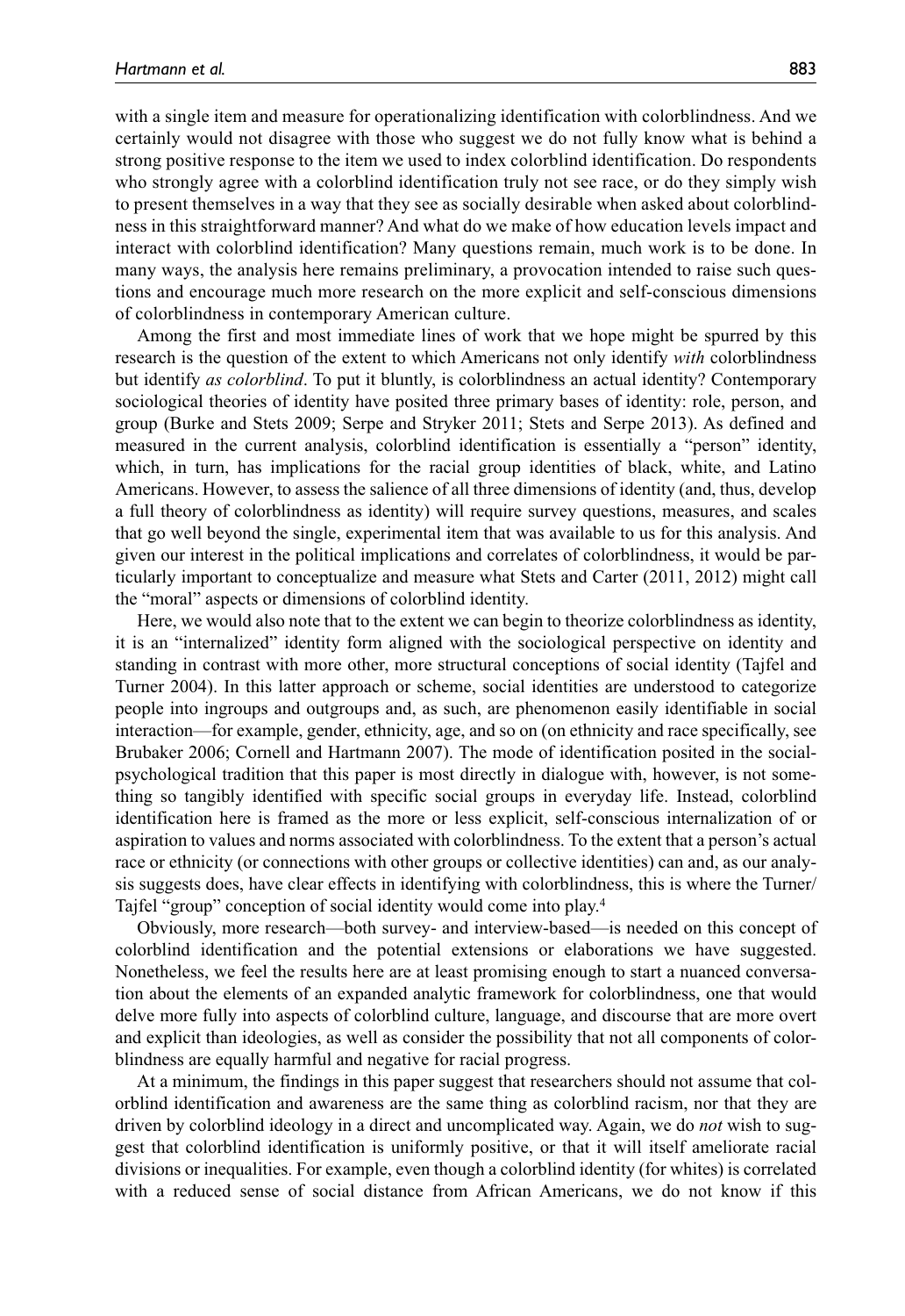has tangible outcomes in terms of interactions or choices at an interpersonal or sociocultural level—more diverse friends, or less antipathy to living in majority-white neighborhoods. Rather, we think it is important to theorize and study colorblind culture and consciousness on its own terms—as well as in terms of how it is embraced or understood by members of different social groups and communities.

Future work on colorblind identification (not to mention colorblind cultural phenomena more generally) will require a certain nuance and balance. On one hand, it will need to engage critics of colorblind identification and culture—often people of color—who see how claims to colorblindness and race-neutral culture, language, and discourse can miss the structural inequalities of race and/or whitewash the experiences of those who are not in the social majority or cultural mainstream. On the other hand, it is also important to highlight that the findings here suggest that for many Americans—black and Hispanic Americans<sup>5</sup> included—colorblind identification is aspirational and can, in certain contexts and for certain kinds of questions and issues, provide a starting point for improved racial awareness and tolerance. That in itself reveals something about racial discourse in the United States, as well as the very individualist way that Americans want to see themselves as overcoming it.

How we conceptualize and understand colorblindness is not just a theoretical or academic issue. People outside of the academy are often confused or skeptical when scholars insist that colorblindness is a deeply problematic racial formation. Too often, the academic counterresponse is dismissive; believing that as critical theorists and race scholars, we know what is really going on, that we know better than those living every day in the worlds and places we study. But our results here suggest something different. It is possible that we scholars are the ones who need to be a little more careful and thoughtful with what we are saying and suggesting. There is no doubt that a self-asserted belief that one "does not see race" is potentially problematic and overly simplistic. But, it is also possible that this desire to "not see race" is an aspiration many hold dear for reasons that we might not want to dismiss quite so easily. If a principled commitment to colorblindness can be coupled with a realistic understanding of the persistent problems of race in our society, we may be able to find a place where we all agree with the core principle that race should not matter, yet we still acknowledge the ways in which it does, thus creating a foundation for racial progress and justice moving forward in the twenty-first century.

Framed as such, it should be clear that the study of colorblind identification is not just a matter of taking the subjective perceptions and beliefs of American citizens seriously (which it obviously is). It is also recognizing that attention to the differences between a colorblind ideology and a colorblind cultural discourse may help us develop a more complex, nuanced picture of racial ideas and ideals in our current times, allowing us to see the potential for both positive and negative effects of prevailing cultural understandings of race in all its complexity in the contemporary United States.

## **Declaration of Conflicting Interests**

The authors declared no potential conflicts of interest with respect to the research, authorship, and/or publication of this article.

#### **Funding**

The author received the following support for the research, authorship, and/or publication of this article: Data collection and research assistance for this paper were supported by funds from the National Science Foundation (grant numbers 1258926 and 1258933) and the Edelstein Family Foundation.

### **Notes**

1. GfK's KnowledgePanel is a probability-based online panel consisting of approximately 50,000 adult members. From 1999 to 2008, KnowledgePanel recruited participants through random digit dialing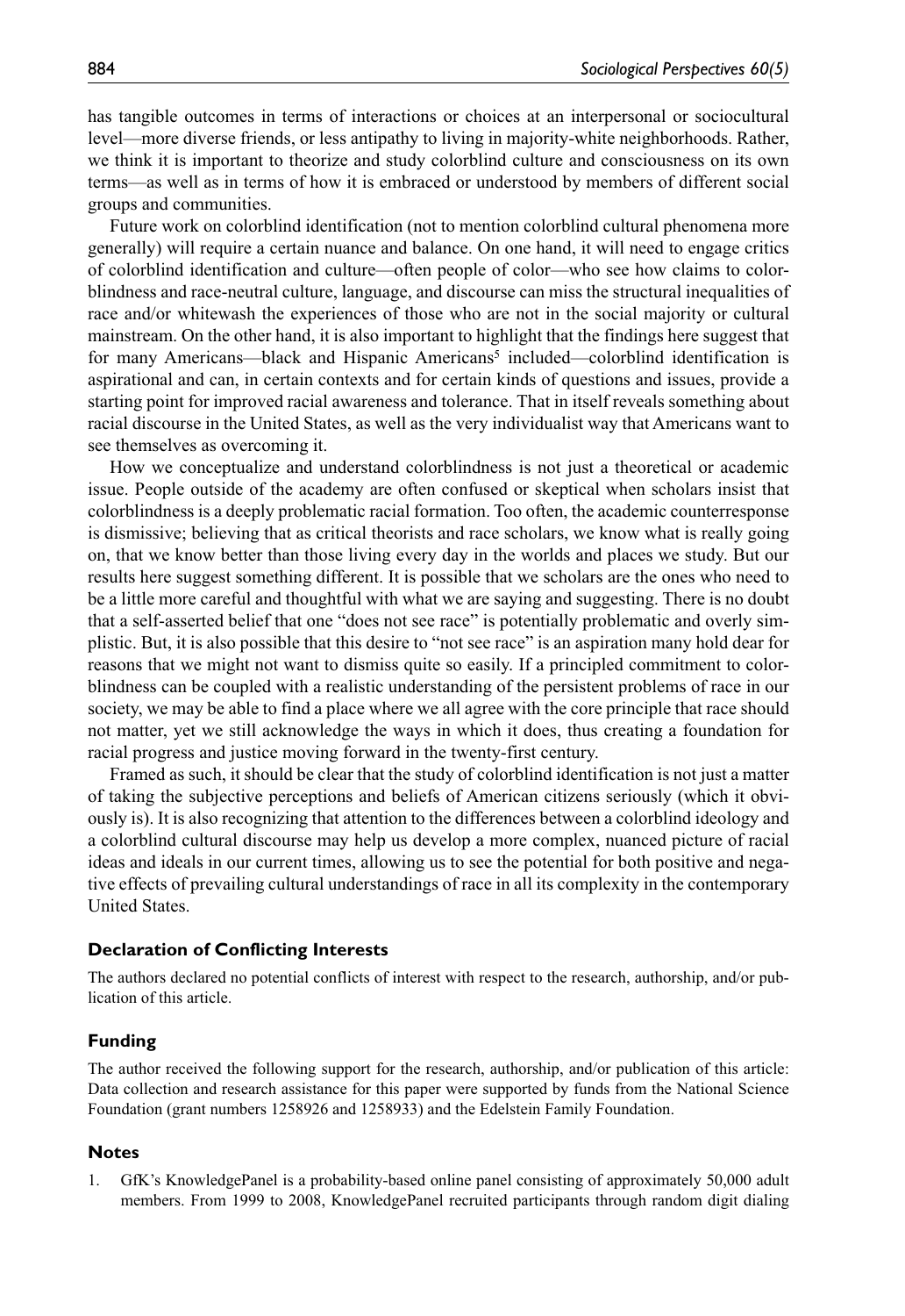(RDD) sampling method based on a sampling frame of U.S. residential landline telephones. After 2009, KnowledgePanel adapted an address-based sampling (ABS) technique that randomly samples addresses using the U.S. Postal Service's Delivery Sequence File. Approximately 97 percent of American households are covered by KnowledgePanel's current sampling methods. Addresses chosen are mailed an advance letter requesting them to participate in the panel, followed by up to 14 phone call requests for up to 90 days. Those agreeing to participate in KnowledgePanel are compensated with either Internet access and a personal laptop or a cash-incentive program per survey for those already owning a personal computer. Respondents are assigned to no greater than one 10- to 15-minute survey per week and are limited to between four and six surveys per month.

- 2. Compared with similar nationally representative surveys, the Boundaries in the American Mosaic (BAM) Survey has a higher-than-average response rate, especially considering the low contact rate (Holbrook, Krosnick, and Pfent 2008). Research on nonresponse bias in KnowledgePanel samples has found no significant differences in respondents and nonrespondents related to the goals of the survey (Heeren et al. 2008). Studies using Heckman selection procedures have shown that selfselection bias is not an important factor in participating in KnowledgePanel surveys (Camerona and DeShazob 2013).
- 3. We ran our multivariate analyses with the original 4-category coding, as well as an agree/disagree binary. Results proved robust across all codings of the dependent variable.
- 4. These clarifications were suggested by one of the original, anonymous reviewers of this paper and are gratefully acknowledged here. In terms of social categories and colorblind identities, one line of research that should certainly be pursued further is the relationship between colorblind identification and whiteness. While the issues here go well beyond the scope of a single footnote, we might point out that the various ways in which white Americans identify with colorblindness (and with such different associations with other racial attitudes and beliefs) revealed in this paper seem to indicate that whiteness itself may be a less consistent, universal, or categorical formation than is sometimes presumed or presumed in the literature. For contrasting views on this topic, see Hughey (2010) and Hartmann, Gerteis, and Croll (2009).
- 5. Given the heterogeneity of the group as well as the range of racial categories and ideologies in Latin America (think here of the denial of race even in the face of obvious racial stratification and colorism [cf. Roth 2012]), it would be fascinating to further explore patterns of colorblind identification among Hispanic or Latino/a Americans.

# **References**

- American Mosaic Project. 2014. "Collaborative Proposal: Boundaries in the American Mosaic: Inclusion and Exclusion in the Contemporary United States." Preliminary Findings Report. Minneapolis, MN: University of Minnesota.
- Bell, Joyce and Douglas Hartmann. 2007. "Diversity in Everyday Discourse: The Cultural Ambiguities and Consequences of 'Happy Talk.'" *American Sociological Review* 71(2): 895–914.
- Berrey, Ellen. 2015. *The Enigma of Diversity: The Language of Race and the Limits of Racial Justice*. Chicago, IL: University of Chicago Press.
- Bonilla-Silva, Eduardo. 2014. *Racism without Racists: Color-blind Racism and the Persistence of Racial Inequality in the United States*. 4th ed. Lanham, MD: Rowman & Littlefield.
- Bonilla-Silva, Eduardo and David Dietrich. 2011. "The Sweet Enchantment of Color-blind Racism in Obamerica." *The ANNALS of the American Academy of Political and Social Science* 634(1): 190–206.
- Brubaker, Rogers. 2006. *Ethnicity without Groups*. Cambridge, MA: Harvard University Press.
- Bunyasi, Tehama L. 2015. "Color-cognizance and Color-blindness in White America: Perceptions of Whiteness and Their Potential to Predict Racial Policy Attitudes at the Dawn of the Twenty-first Century." *Sociology of Race and Ethnicity* 1(2):209–24.

Burke, Meghan. 2012. *Racial Ambivalence in Diverse Communities: Whiteness and the Power of Colorblind Ideologies*. Lanham, MD: Lexington Books.

Burke, Meghan. 2016. "New Frontiers in the Study of Color-blind Racism: A Materialist Approach." *Social Currents* 3(2):103-9.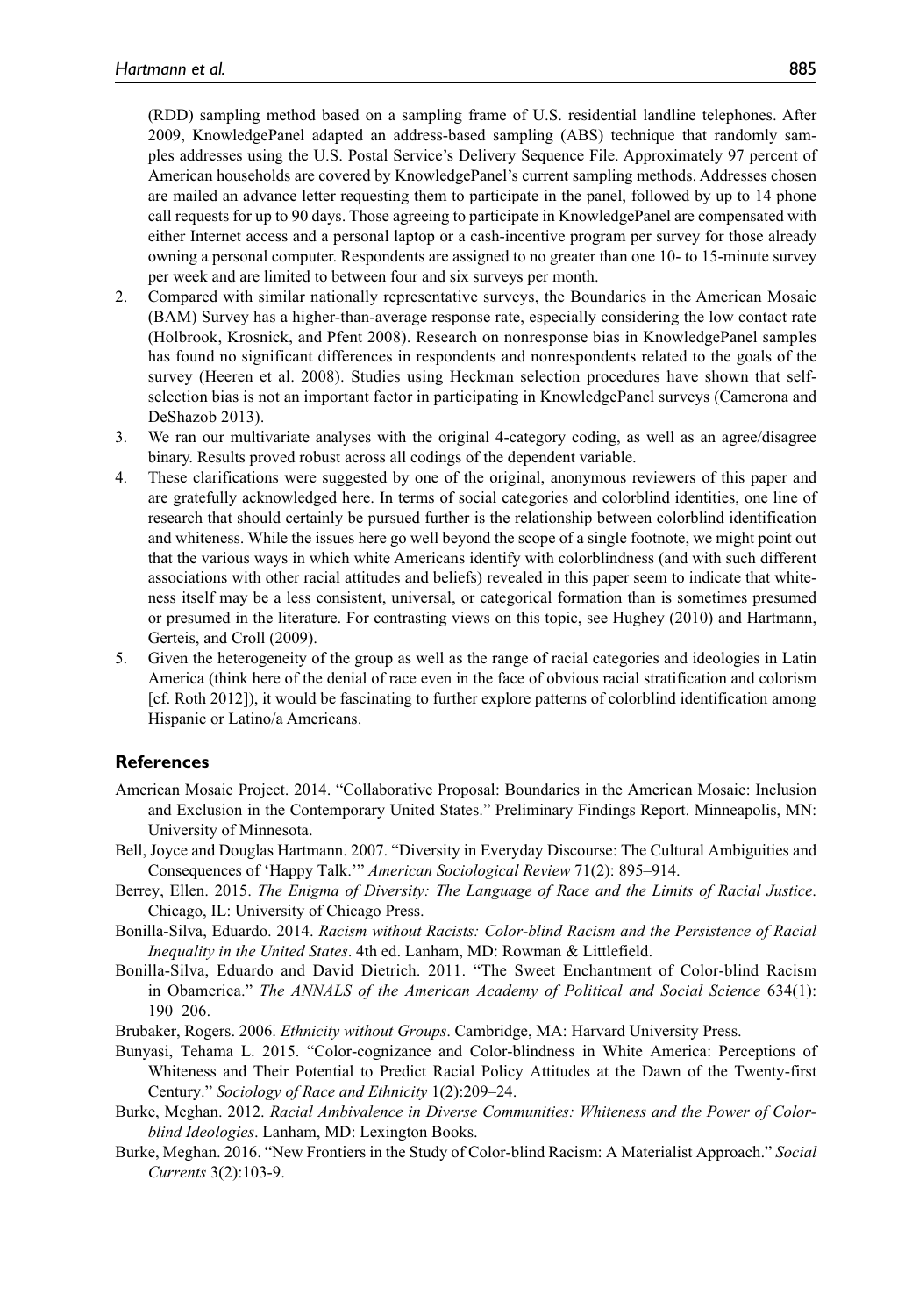Burke, Peter J. and Jan E. Stets. 2009. *Identity Theory*. Oxford, UK: Oxford University Press.

- Burns, Ryan. 2016. "Erasing Race? An Exploratory Study of Correlates of Color-blind Racism." All Theses. Paper 2420. Retrieved June 24, 2017 ([http://tigerprints.clemson.edu/cgi/viewcontent.](http://tigerprints.clemson.edu/cgi/viewcontent.cgi?article=3425&context=all_theses) [cgi?article=3425&context=all\\_theses\)](http://tigerprints.clemson.edu/cgi/viewcontent.cgi?article=3425&context=all_theses).
- Camerona, Trudy A. and J. R. DeShazob. 2013. "Demand for Health Risk Reductions." *Journal of Environmental Economics and Management* 65(1):87–109.
- Carr, Leslie G. 1997. *"Colorblind" Racism*. Thousand Oaks, CA: Sage Publications.
- Cornell, Stephen and Douglas Hartmann. 2007. *Ethnicity and Race, Second Edition: Making Identities in a Changing World*. Thousand Oaks, CA: Pine Forge Press.
- Crenshaw, Kimberlé Williams. 1997. "Color-blind Dreams and Racial Nightmares: Reconfiguring Racism in the Post-civil Rights Era." Pp. 97–168 in *Birth of a Nation'hood: Gaze, Script, and Spectacle in the O. J. Simpson Case*, edited by Toni Morrison and Claudia Brodsky. New York: Pantheon Books.
- Croll, Paul R. 2007. "Modeling Determinants of White Racial Identity: Results from a New National Survey." *Social Forces* 86(2):613–42.
- DiTomaso, Nancy. 2013. *The American Non-dilemma: Racial Inequality without Racism*. New York: Russell Sage Foundation.
- Doane, Ashley. 2014. "Shades of Colorblindness: Rethinking Racial Ideology in the United States." Pp. 15–38 in *The Colorblind Screen: Television in Post-racial America*, edited by Sarah Nilsen and Sarah E. Turner. New York: New York University Press.
- Edgell, Penny, Douglas Hartmann, Evan Stewart, and Joseph Gerteis. 2016. "Atheists and Other Cultural Outsiders: Moral Boundaries and the Non-religious in the United States." *Social Forces* 95(2):607–38.
- Forman, Tyrone. 2004. "Color-blind Racism and Racial Indifference: The Role of Racial Apathy in Facilitating Enduring Inequalities." Pp. 43–66 in *The Changing Terrain of Race and Ethnicity*, edited by Maria Krysan and Amanda Lewis. New York: Russell Sage Foundation.
- Gaertner, Samuel L. and John F. Dovidio. 1986. "The Aversive Form of Racism." Pp. 61–89 in *Prejudice, Discrimination, and Racism*, edited by John F. Dovidio and Samuel L. Gaertner. Orlando, FL: Academic Press.
- Garcia, Matt. 2010. "Social Movements, the Rise of Colorblind Conservativism, and What Comes Naturally." *Frontiers* 31:49–57.
- Goldberg, David Theo. 1993. *Racist Culture: Philosophy and the Politics of Meaning*. Malden, MA: Blackwell Publishers.
- Gotanda, Neil. 1991. "A Critique of 'Our Constitution Is Color-blind.'" *Stanford Law Review* 44(1):1–68.
- Haney-Lopez, Ian. 2007. "'A Nation of Minorities': Race, Ethnicity, and Reactionary Colorblindness." *Stanford Law Review* 59(4):985.
- Hartmann, Douglas, Joseph Gerteis, and Paul R. Croll. 2009. "An Empirical Assessment of Whiteness Theory: Hidden from How Many?" *Social Problems* 56(3):403–24.
- Heeren, Timothy, Erika M. Edwards, J. Michael Dennis, Sergei Rodkin, Ralph W. Hingson, and David L. Rosenbloom. 2008. "A Comparison of Results from an Alcohol Survey of a Prerecruited Internet Panel and the National Epidemiologic Survey on Alcohol and Related Conditions." *Alcoholism: Clinical & Experimental Research* 32(2):222–29.
- Holbrook, Allyson L., Jon A. Krosnick, and Alison Pfent. 2008. "The Causes and Consequences of Response Rates in Surveys by the News Media and Government Contractor Survey Research Firms." Pp. 499–528 in *Advances in Telephone Survey Methodology*, edited by James M. Lepkowski, Clyde Tucker, J. Michael Brick, Edith de Leeuw, Lilli Japec, Paul J. Lavrakas, Michael W. Link, and Roberta L. Sangster. New York: John Wiley & Sons.
- Hooks, Debra S. and Maja Miskovic. 2011. "Race and Ideology in Classrooms: Through Teachers' and Students' Voices." *Race Ethnicity and Education* 14(1):74–90.
- Hughey, Matthew W. 2012. *White Bound: Nationalists, Anti-Racists, and the Shared Meanings of Race*. Stanford, CA: Stanford University Press.
- Hughey, Matthew W. 2010. "The (Dis)similarities of White Racial Identities: The Conceptual Framework of 'Hegemonic Whiteness.'" *Ethnic and Racial Studies* 33(8):1289–1309.
- Korgen, Kathleen O. 2009. "Black/White Biracial Identity: The Influence of Colorblindness and the Racialization of Poor Black Americans." *Theory in Action* 2:23–39.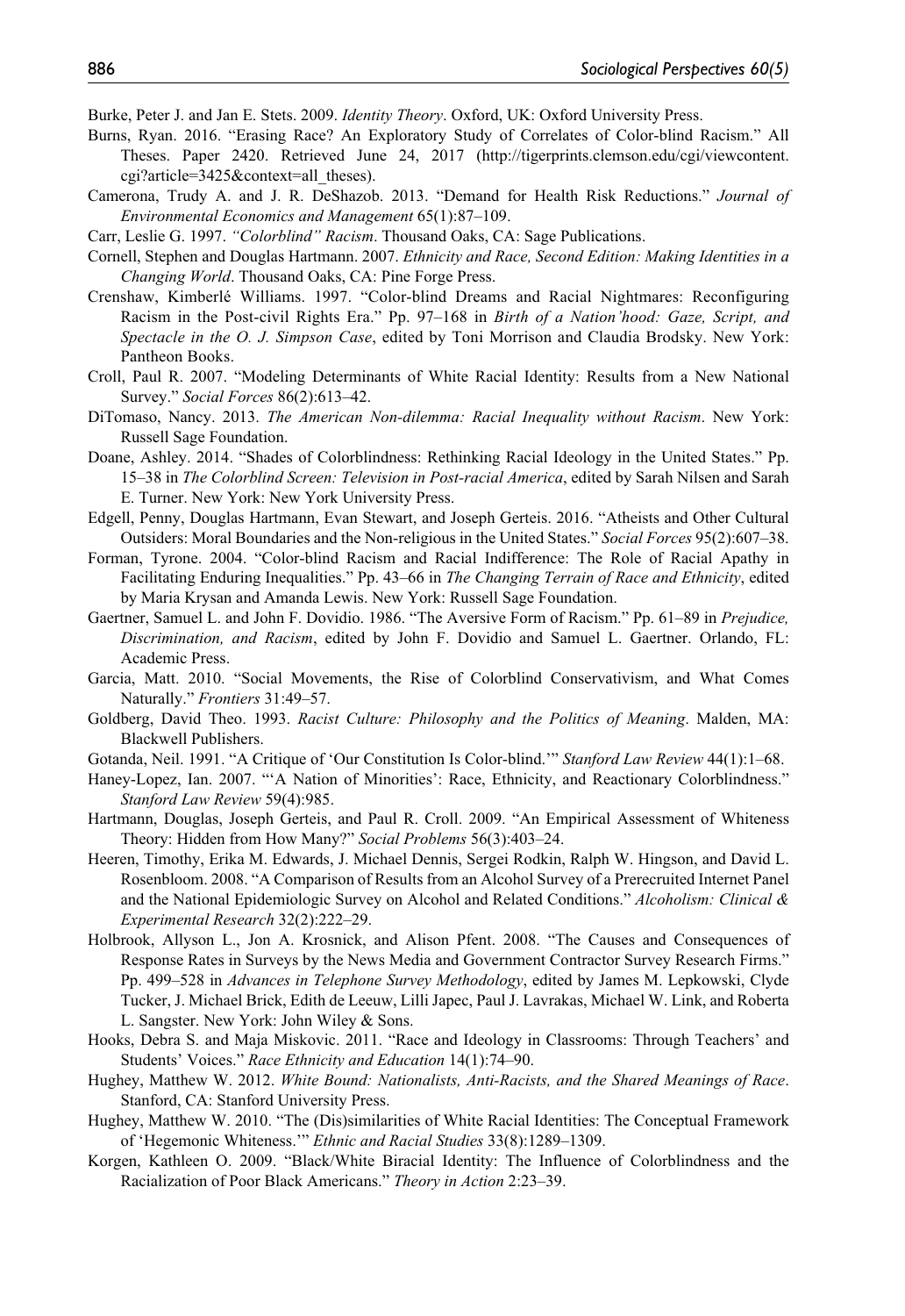- LaCount, Ryan. 2016. "'But I Don't See Race': Colorblindness and Opposition to Race-targeted Policy." Conference Paper, Midwest Sociological Society, March, Chicago, IL.
- Lewis, Amanda E. 2004. "What Group? Studying Whites and Whiteness in the Era of 'Color-blindness.'" *Sociological Theory* 22:623–46.
- Manning, Alex, Douglas Hartmann, and Joseph Gerteis. 2015. "Colorblindness in Black and White: An Analysis of Core Tenets, Configurations, and Complexities." *Sociology of Race and Ethnicity* 1(4):532–46.
- McDermott, Monica. 2015. "Color-blind and Color-visible Identity among American Whites." *American Behavioral Scientist* 59(11):1452-73.
- Modica, Marianne. 2015. "Unpacking the 'Colorblind Approach': Accusations of Racism at a Friendly, Mixed Race School." *Race Ethnicity and Education* 19(3):396–418.
- Neville, Helen A., M. Nikki Coleman, Jameca Woody Falconer, and Deadre Holmes. 2005. "Color-blind Racial Ideology and Psychological False Consciousness among African Americans." *Journal of Black Psychology* 31:27–45.
- Neville, Helen A., Roderick L. Lilly, Georgia Duran, Richard M. Lee, and LaVonne Browne. 2000. "Construction and Initial Validation of the Color-blind Racial Attitudes Scale (CoBRAS)." *Journal of Counseling Psychology* 47:59–70.
- Obasogie, Osagie K. 2013. *Blinded by Sight*. Palo Alto, CA: Stanford University Press.
- Olson, Daniel V. A. 1998. "Religious Pluralism in Contemporary U.S. Counties." *American Sociological Review* 1:759–61.
- Oware, Matthew. 2016. "'We Stick Out Like a Sore Thumb . . .' Underground White Rappers' Hegemonic Masculinity and Racial Evasion." *Sociology of Race and Ethnicity* 2(3):372–86.
- Rogers, William H. 1993. "Regression Standard Errors in Clustered Samples." *Stata Technical Bulletin* 13:19–23. Reprinted in *Stata Technical Bulletin Reprints*, 3, 88–94.
- Roth, Wendy. 2012. *Race Migrations: Latinos and the Cultural Transformation of Race*. Palo Alto, CA: Stanford University Press.
- Serpe, Richard T. and Sheldon Stryker. 2011. "The Symbolic Interactionist Perspective and Identity Theory." Pp. 225–48 in *Handbook of Identity Theory and Research*, edited by Seth Schwartz, Koen Luyckx, and Viv Vignoles. London, England: Springer.
- Stets, Jan E. and Michael J. Carter. 2011. "The Moral Self: Applying Identity Theory." *Social Psychology Quarterly* 74:192–215.
- Stets, Jan E. and Michael J. Carter. 2012. "A Theory of the Self for the Sociology of Morality." *American Sociological Review* 77:120–40.
- Stets, Jan E. and Richard T. Serpe. 2013. "Identity Theory." Pp. 31–60 in *Handbook of Social Psychology*, 2nd ed., edited by John DeLamater and Amanda Ward. New York: Springer.
- Stoll, Laurie C. 2014. "Constructing the Color-blind Classroom: Teachers' Perspectives on Race and Schooling." *Race Ethnicity and Education* 17(5):688–705.
- Tajfel, Henri and John C. Turner. 2004. "The Social Identity Theory of Intergroup Behavior." Pp. 276–93 in *Political Psychology: Key Readings*, edited by John T. Jost and Jim Sidanius. New York: Psychology Press.
- Warikoo, Natasha K. 2016. *The Diversity Bargain: And Other Dilemmas of Race, Admissions, and Meritocracy at Elite Universities*. Chicago, IL: University of Chicago Press.
- Warikoo, Natasha K. and Janine de Novais. 2015. "Colour-blindness and Diversity: Race Frames and Their Consequences for White Undergraduates at Elite US Universities." *Ethnic and Racial Studies* 38: 860–76.
- Williams, Rick L. 2000. "A Note on Robust Variance Estimation for Cluster-correlated Data." *Biometrics* 56:645–46.

#### **Author Biographies**

**Douglas Hartmann** is Professor and Chair of Sociology at the University of Minnesota. He is the author, most recently, of 'Midnight Basketball: Race, Sports, and Neoliberal Social Policy' (Chicago 2016) and co-author of 'Migration, Incorporation, and Change in an Interconnected World' (Routledge/Taylor-Francis 2015). He is also co-publisher of the award-winning public access website The Society Pages.org.